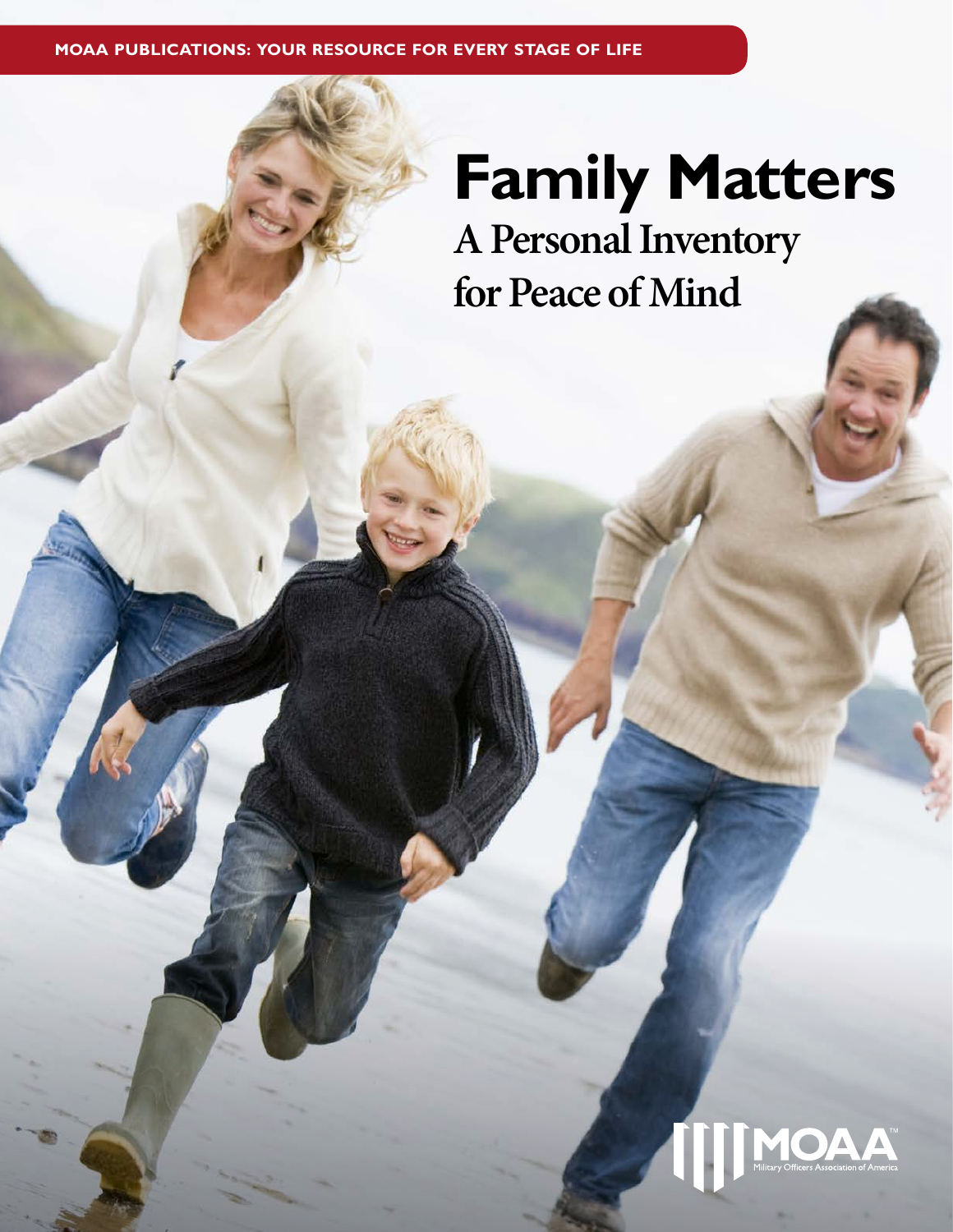# **Family Matters: A Personal Inventory for Peace of Mind**

MOAA has created this workbook to assist you and your family in gathering crucial information — from investments to legal documents, insurance policies, and more. We hope you find this workbook valuable. For additional information, email beninfo@moaa.org, call MOAA's Member Service Center at (800) 234-MOAA (6622), or search the MOAA website at www.moaa.org.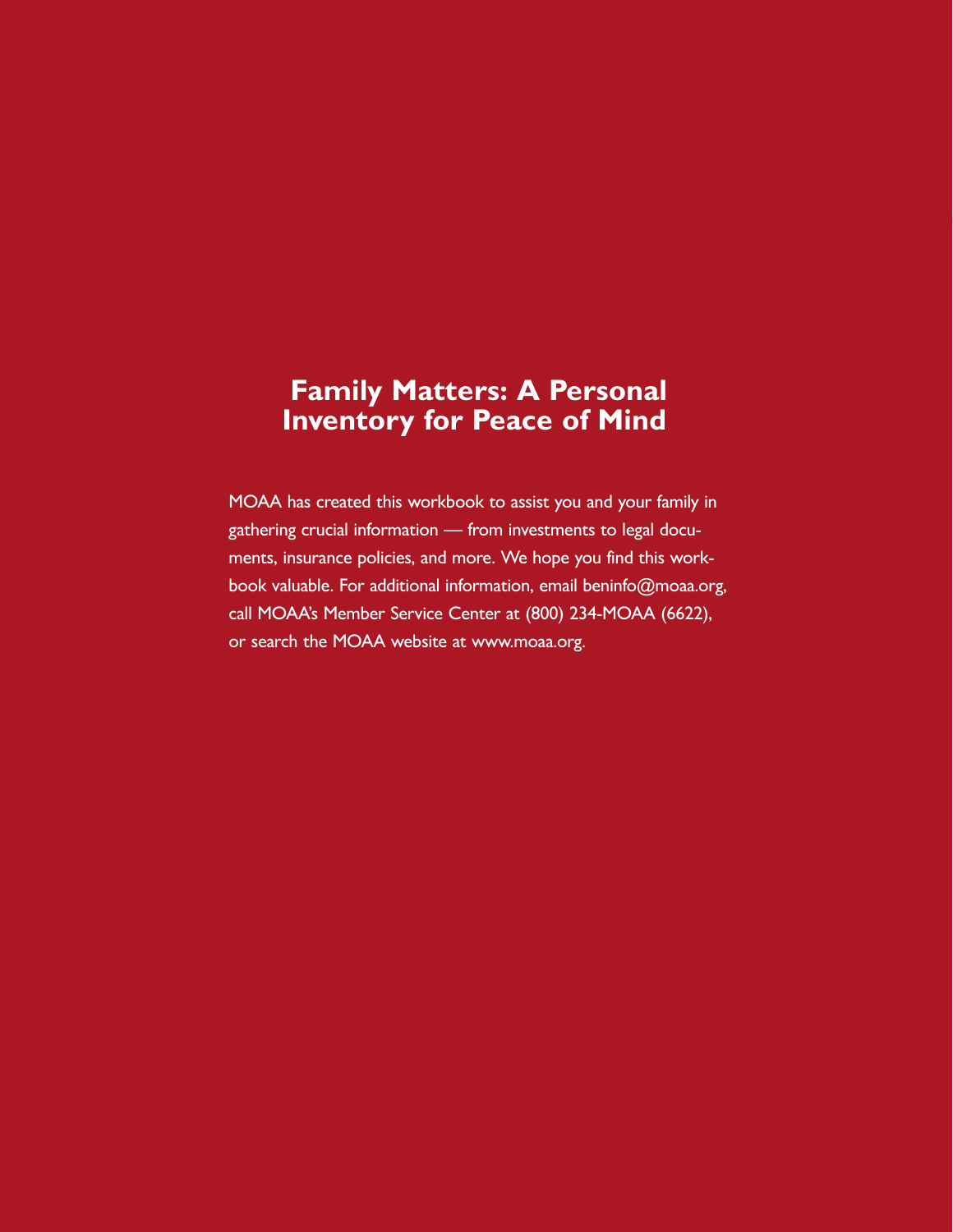# **Table of Contents**

Prepared by the Military Officers Association of America (MOAA). Copyright 2017. All rights reserved.

No part of this book may be reproduced or transmitted without the express written consent of MOAA. To request additional copies for distribution, please call the MOAA Member Service Center at (800) 234-MOAA (6622).

The information contained in this publication is intended for personal use by individuals who serve or who have served in the U.S. military and is not meant to substitute for legal or professional services. The regulations covering the entitlements discussed herein are constantly amended — the information within is current as of December 2016.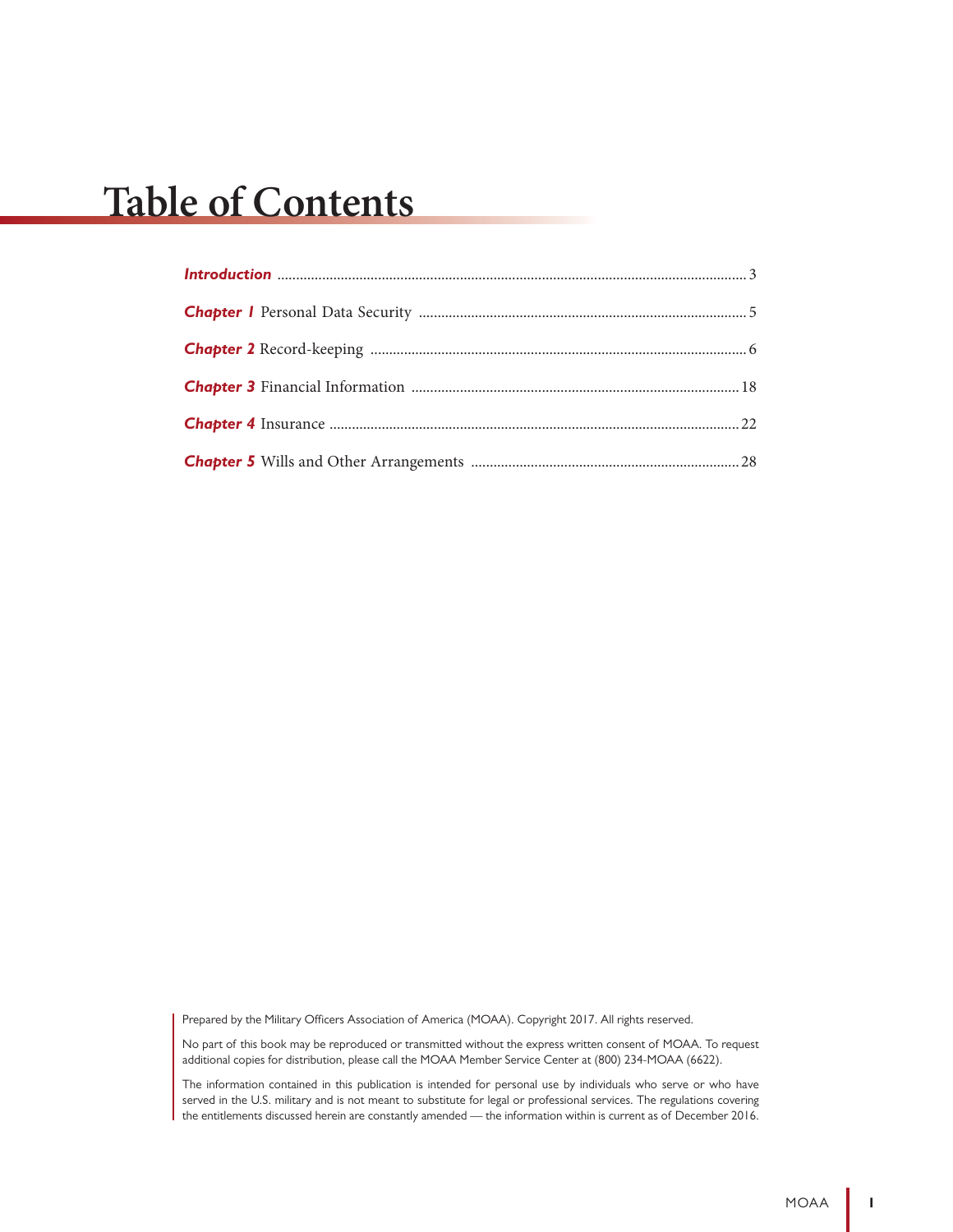**Use a pencil for information that might require frequent updates, or download a digital copy to update on your computer.**

MOAA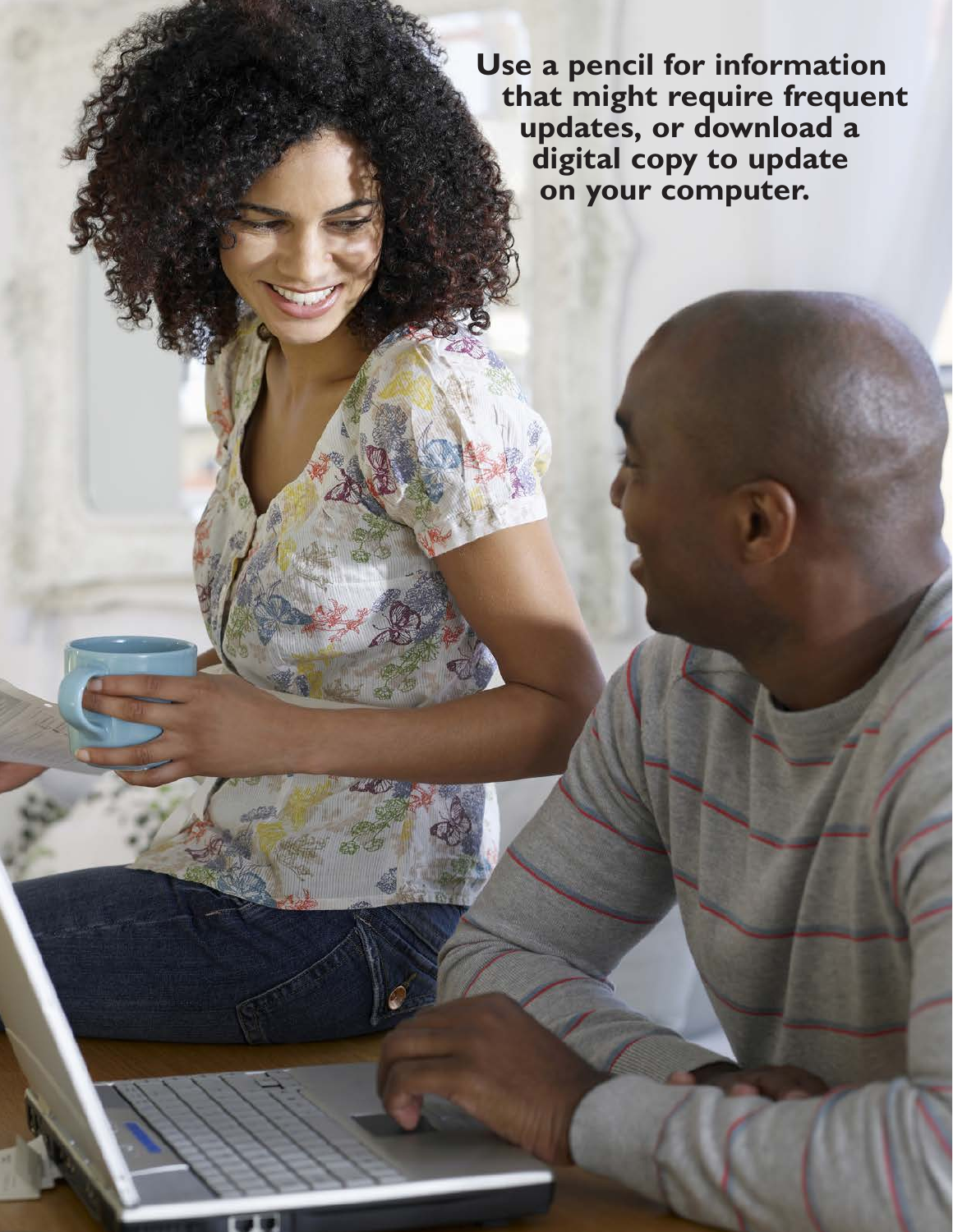# **Introduction**

# "THE BIGGEST MISTAKE REGARDING RECORD-KEEPING IS NOT WRITING THINGS DOWN OR NOT REMEMBERING WHERE YOU WROTE IT DOWN."

*— David Mellum, the National Association of Tax Practitioners*

Life often takes unexpected turns. This inventory should become an appreciated and valuable resource for you and your loved ones if assistance regarding personal information becomes necessary. Completing this document not only will benefit your family but also you, as it should instill more peace of mind that you are prepared for life's changes.

This inventory offers you an opportunity to organize crucial information in one compact list, readily accessible at home. Use this workbook to get a handle on essential data, from basic contact information to investments, legal documents, schools, insurance policies, and much more. This publication also takes personal planning a step further by allowing you to organize data regarding your family.

Organizing — and periodically updating — pertinent data in an all-in-one, easyto-access workbook ensures you'll have all sorts of important information at your fingertips. Once you've completed this workbook, keep its contents in a safe place. Consider using a fireproof safe and keeping copies in secure places outside your home. Write with a pencil in sections that are sure to need frequent updates.



Contact MOAA about benefits and financial information.

- Email beninfo@moaa.org.
- Visit the MOAA website at www.moaa.org/benefitsinfo.
- Call the MOAA Member Service Center at (800) 234-MOAA (6622).
- Mail MOAA

Transition Center Benefits and Financial Education 201 N. Washington St. Alexandria, VA 22314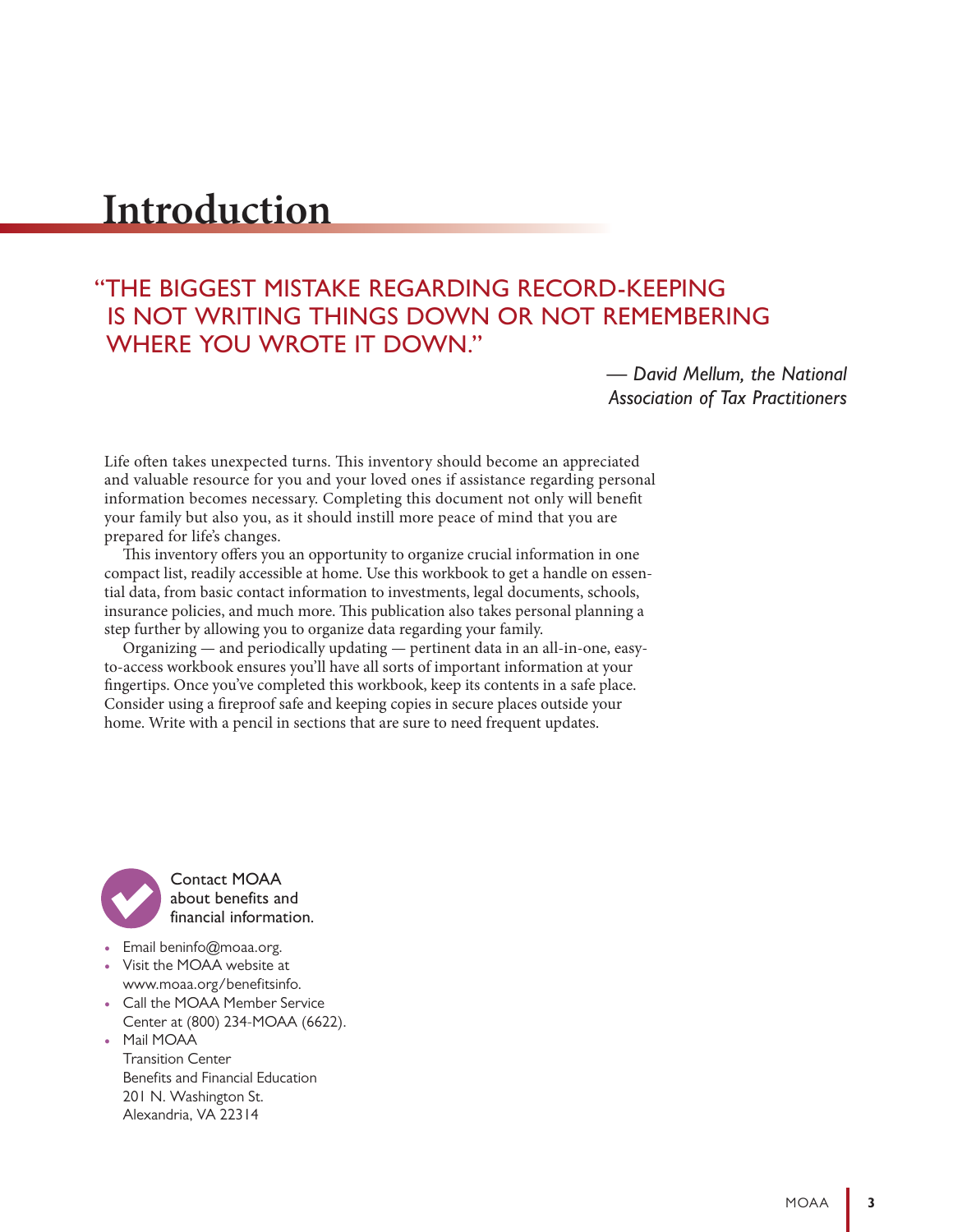**Don't include in passwords personal information such as birth dates, names of pets, or similar information.**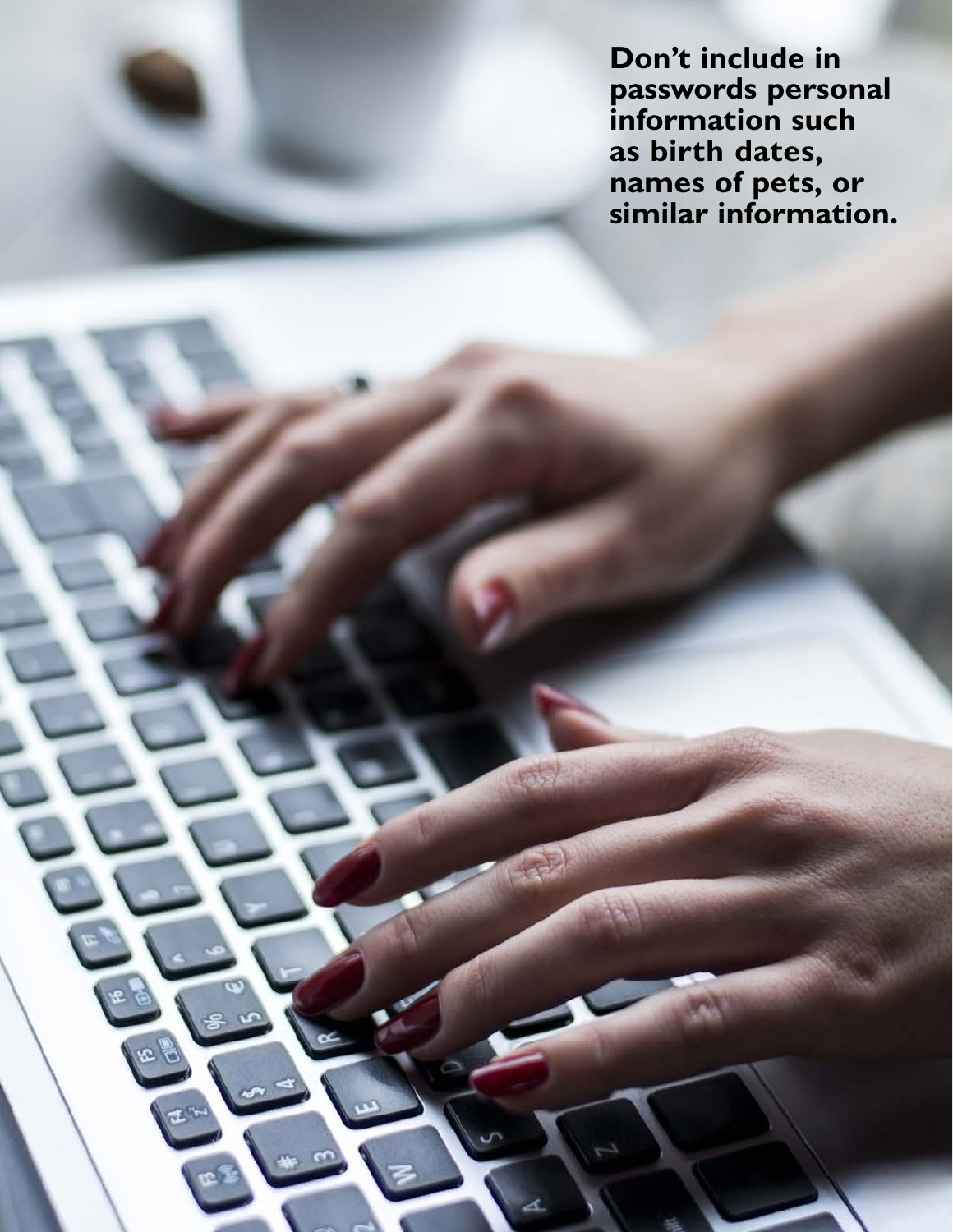# *Chapter 1* **Personal Data Security**

Digital electronics have come a long way in a short period of time. In an age when the majority of Americans are connected digitally and wish to accomplish more tasks with the tap of a finger, great advancements are being made to help us achieve our goals more effectively and efficiently. We now have the ability to complete banking transactions, manage investments, turn water and lights on and off in our houses, and manage our military pay and benefits anywhere in the world via digital devices. Maintaining secure access to personal online data can be a burden, so it's helpful to keep your usernames, passwords, and accounts organized.

#### THE IMPORTANCE OF PASSWORD MANAGEMENT

Establishing and keeping track of strong, effective passwords is an essential, though sometimes daunting, piece of the puzzle. With great technological advancements comes the risk of cyber criminals targeting us when we leave ourselves vulnerable online. Banking continues to move toward entirely electronic services, and most organizations and associations promote online access to information and benefits. If you wish to keep your information private and secure online, you will need a strong password.

The passwords you use should not be easy to determine or include personal information such as birth dates, license numbers, Social Security numbers, names of pets, or similar information. It also is recommended you do not use full names or full words as part of your password, as these items can be easier to hack. Using combinations of capital letters, numbers, and symbols strengthens your

security. One option is to use mnemonic phrases that are easy to remember. For example, the phrase "I served two tours in Vietnam!" becomes Is2tiV! by using a single character for each word.

In the event of a loved one's death, it is important to tie up any loose ends by closing the appropriate online accounts. This prevents the information from being accessed in the future by anyone other than system administrators. Typically, accounts with organizations, associations, or social media sites can be discontinued by logging in; going to the "my account," "preferences," or "settings" pages; and locating the appropriate link to cancel. Online bank accounts and sites with more sensitive personal information are best dealt with by contacting the entity to which the deceased belonged. Use this workbook to make sure the most important accounts are handled appropriately.

#### WHERE TO STORE THIS BOOK

Your most valuable information is included here, so be sure to keep this workbook in a safe place. A fireproof box or safe would be most appropriate and ensures this information is protected from harmful accidents and people who should not see it. If you download the workbook and fill it out electronically, save a copy to your hard drive. Of course, it is important to let your close relatives and/or lawyer know of the workbook's location, as the purpose is to have such information readily accessible at times when you are unable to provide it. Treat this workbook like you treat your other important documents, such as your Social Security card, birth certificate, or passport. Protecting this information is critical to protecting you and your loved ones.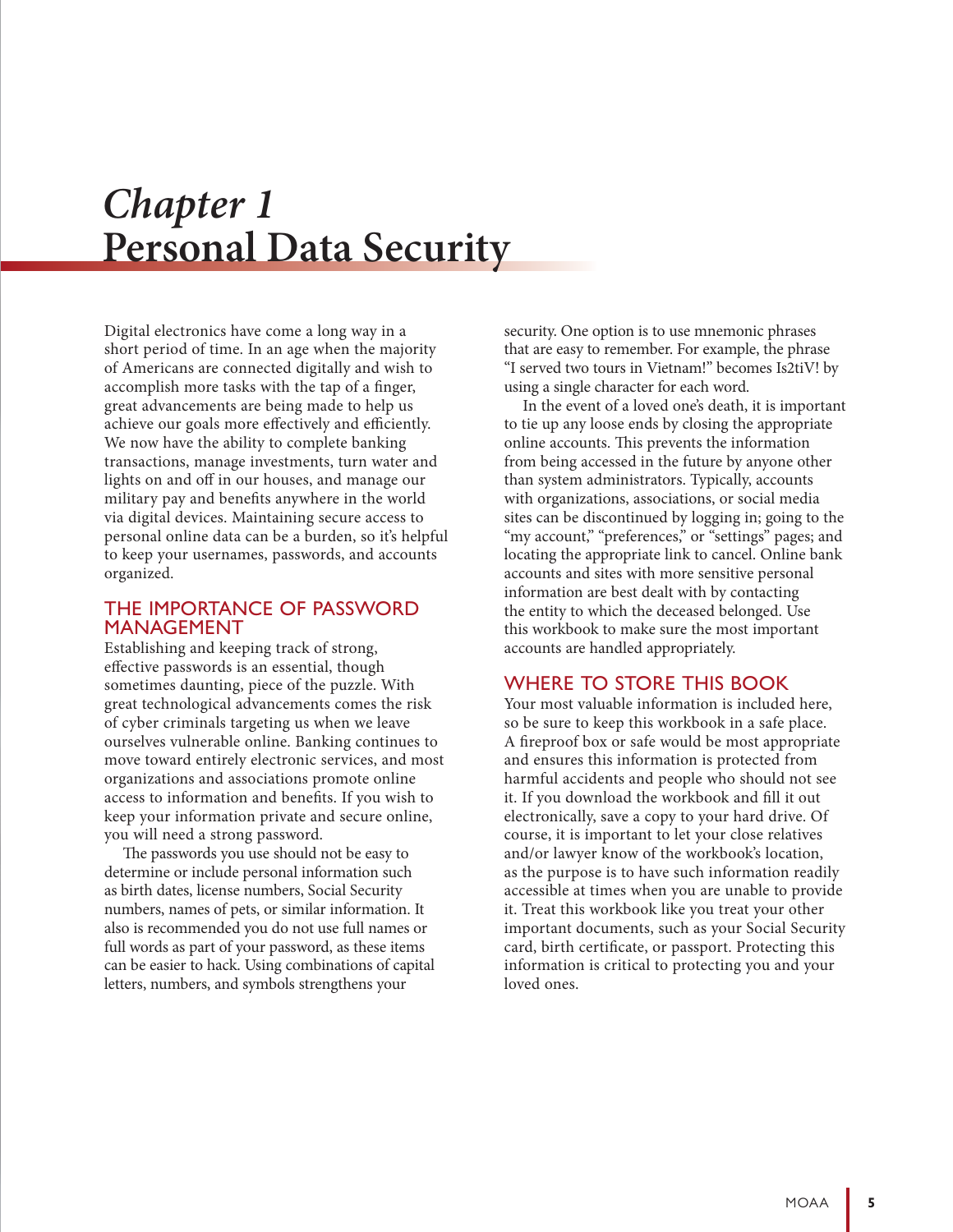# *Chapter 2* **Record-keeping**

Full name

Rank and service

Social Security number

Date of birth

Driver's license state, number, and expiration date

Military ID expiration date

Employer point of contact and phone number

Current address

Date and state of marriage

State of residence and home of record (if applicable)

# PREVIOUS MARRIAGES (IF ANY)

To whom

Date and place

How it ended and place

### SELF SELF SPOUSE

| Full name              |  |
|------------------------|--|
|                        |  |
| Rank and service       |  |
| Social Security number |  |

Date of birth

Driver's license state, number, and expiration date

Military ID expiration date

Employer point of contact and phone number

To whom

Date and place

How it ended and place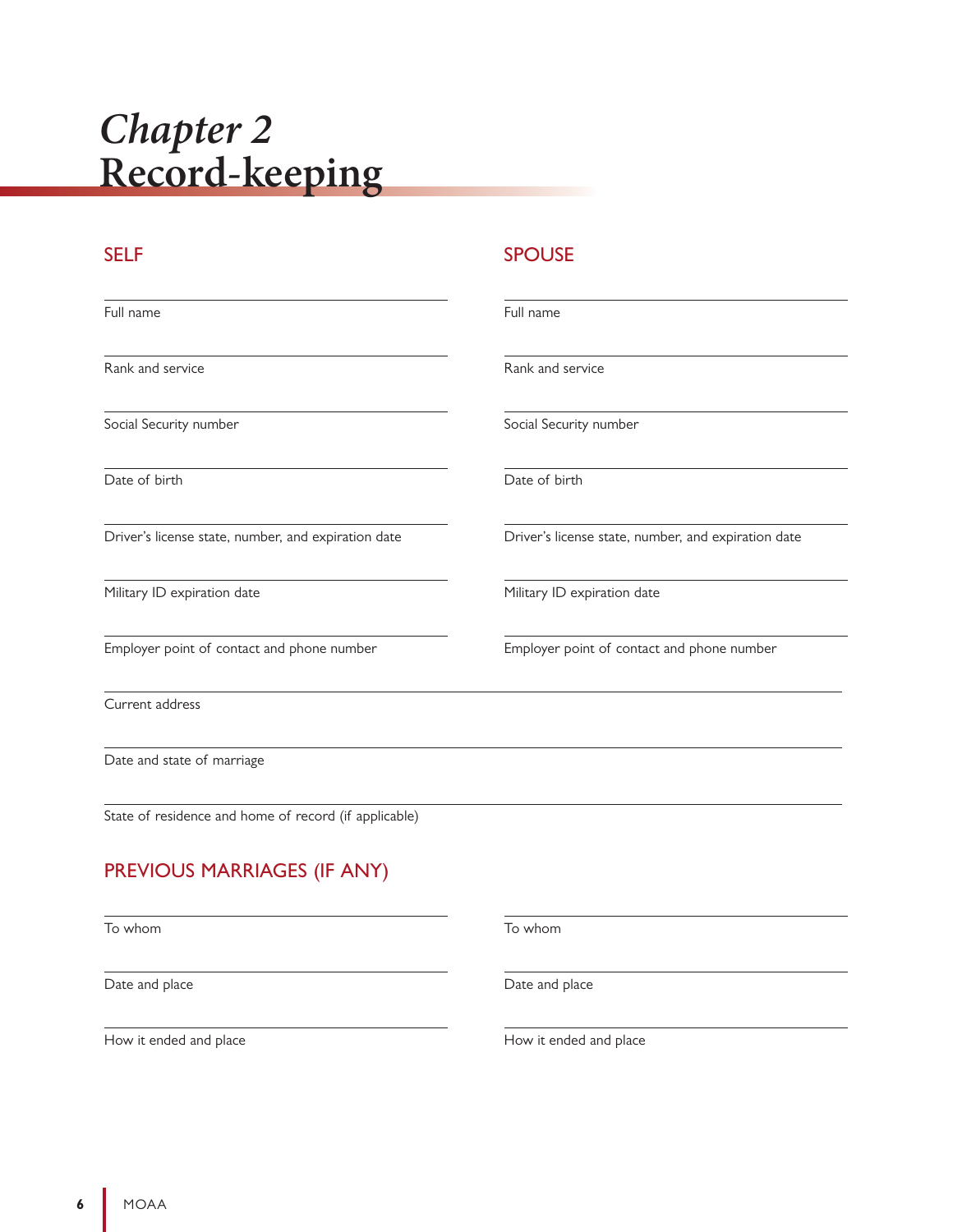| Full name                                                                        | Date of birth                                                                                                            |
|----------------------------------------------------------------------------------|--------------------------------------------------------------------------------------------------------------------------|
| Address                                                                          | Military ID number                                                                                                       |
| Social Security number                                                           | Place of birth                                                                                                           |
| Primary care provider                                                            | Phone number                                                                                                             |
| Special considerations and allergies                                             |                                                                                                                          |
| School name                                                                      | Years attended                                                                                                           |
| Contact information                                                              |                                                                                                                          |
| School name                                                                      | Years attended                                                                                                           |
| Contact information                                                              |                                                                                                                          |
| School name                                                                      | Years attended                                                                                                           |
| Contact information                                                              |                                                                                                                          |
| School name                                                                      | Years attended                                                                                                           |
| Contact information                                                              |                                                                                                                          |
| reflected in a legal will; merely listing the name here is not legally binding.) | Custodian of child in the event of the death or incapacitation of one or of both parents: (Make sure this designation is |

Name

Address

Contact information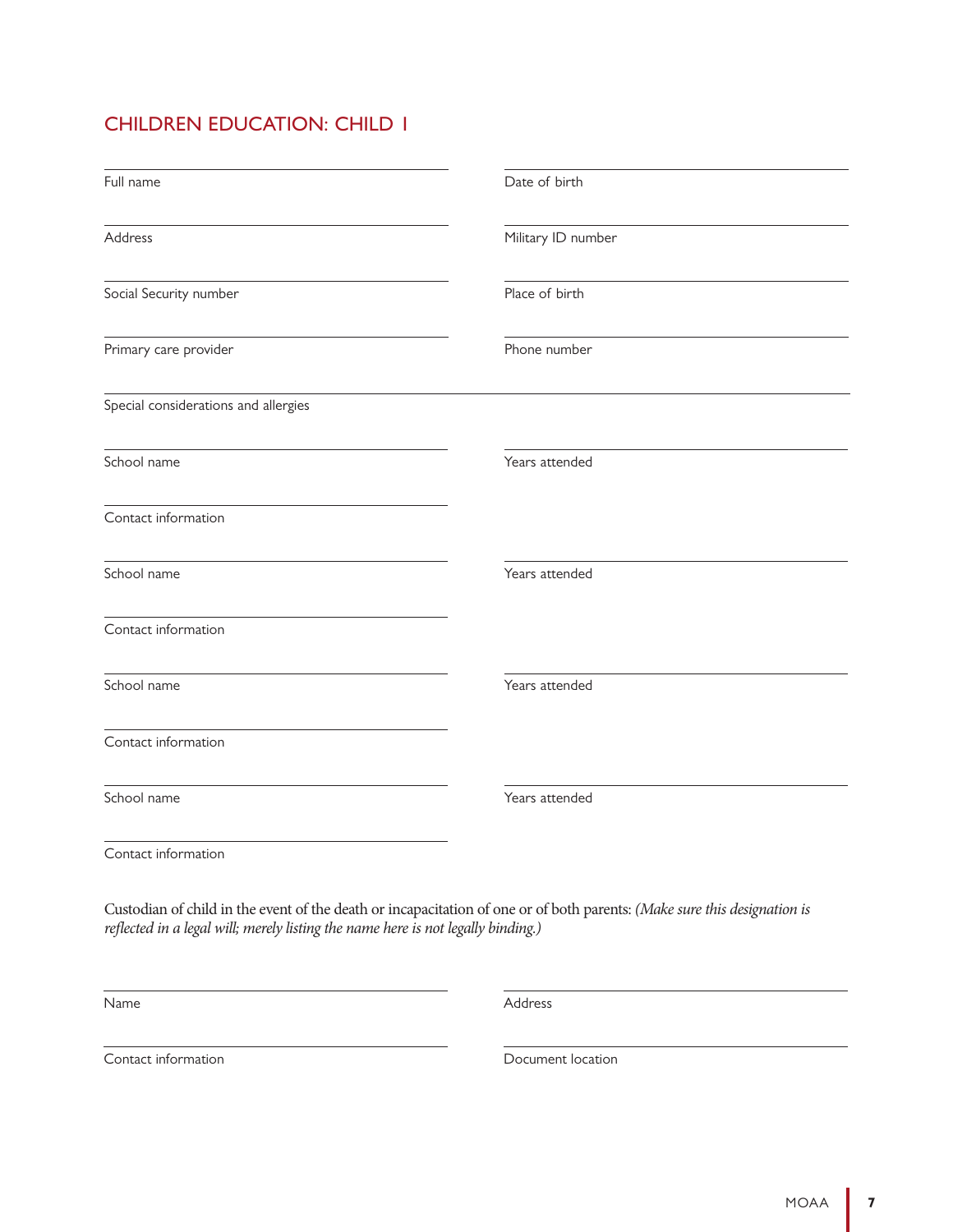| Full name                                                                        | Date of birth                                                                                                            |
|----------------------------------------------------------------------------------|--------------------------------------------------------------------------------------------------------------------------|
| <b>Address</b>                                                                   | Military ID number                                                                                                       |
| Social Security number                                                           | Place of birth                                                                                                           |
| Primary care provider                                                            | Phone number                                                                                                             |
| Special considerations and allergies                                             |                                                                                                                          |
| School name                                                                      | Years attended                                                                                                           |
| Contact information                                                              |                                                                                                                          |
| School name                                                                      | Years attended                                                                                                           |
| Contact information                                                              |                                                                                                                          |
| School name                                                                      | Years attended                                                                                                           |
| Contact information                                                              |                                                                                                                          |
| School name                                                                      | Years attended                                                                                                           |
| Contact information                                                              |                                                                                                                          |
| reflected in a legal will; merely listing the name here is not legally binding.) | Custodian of child in the event of the death or incapacitation of one or of both parents: (Make sure this designation is |

Name

Address

Contact information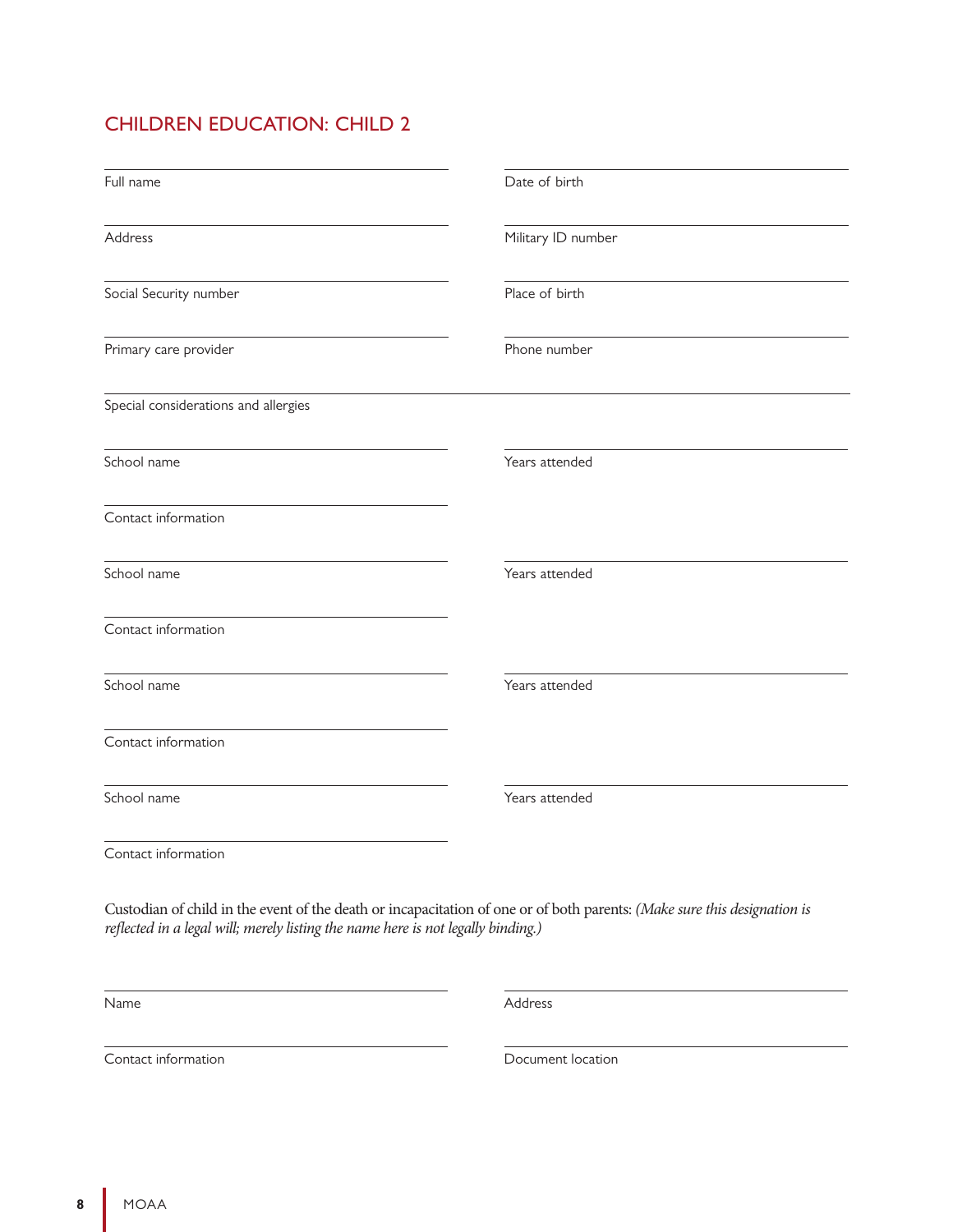| Full name                                                                        | Date of birth                                                                                                            |
|----------------------------------------------------------------------------------|--------------------------------------------------------------------------------------------------------------------------|
| <b>Address</b>                                                                   | Military ID number                                                                                                       |
| Social Security number                                                           | Place of birth                                                                                                           |
| Primary care provider                                                            | Phone number                                                                                                             |
| Special considerations and allergies                                             |                                                                                                                          |
| School name                                                                      | Years attended                                                                                                           |
| Contact information                                                              |                                                                                                                          |
| School name                                                                      | Years attended                                                                                                           |
| Contact information                                                              |                                                                                                                          |
| School name                                                                      | Years attended                                                                                                           |
| Contact information                                                              |                                                                                                                          |
| School name                                                                      | Years attended                                                                                                           |
| Contact information                                                              |                                                                                                                          |
| reflected in a legal will; merely listing the name here is not legally binding.) | Custodian of child in the event of the death or incapacitation of one or of both parents: (Make sure this designation is |

Name

Address

Contact information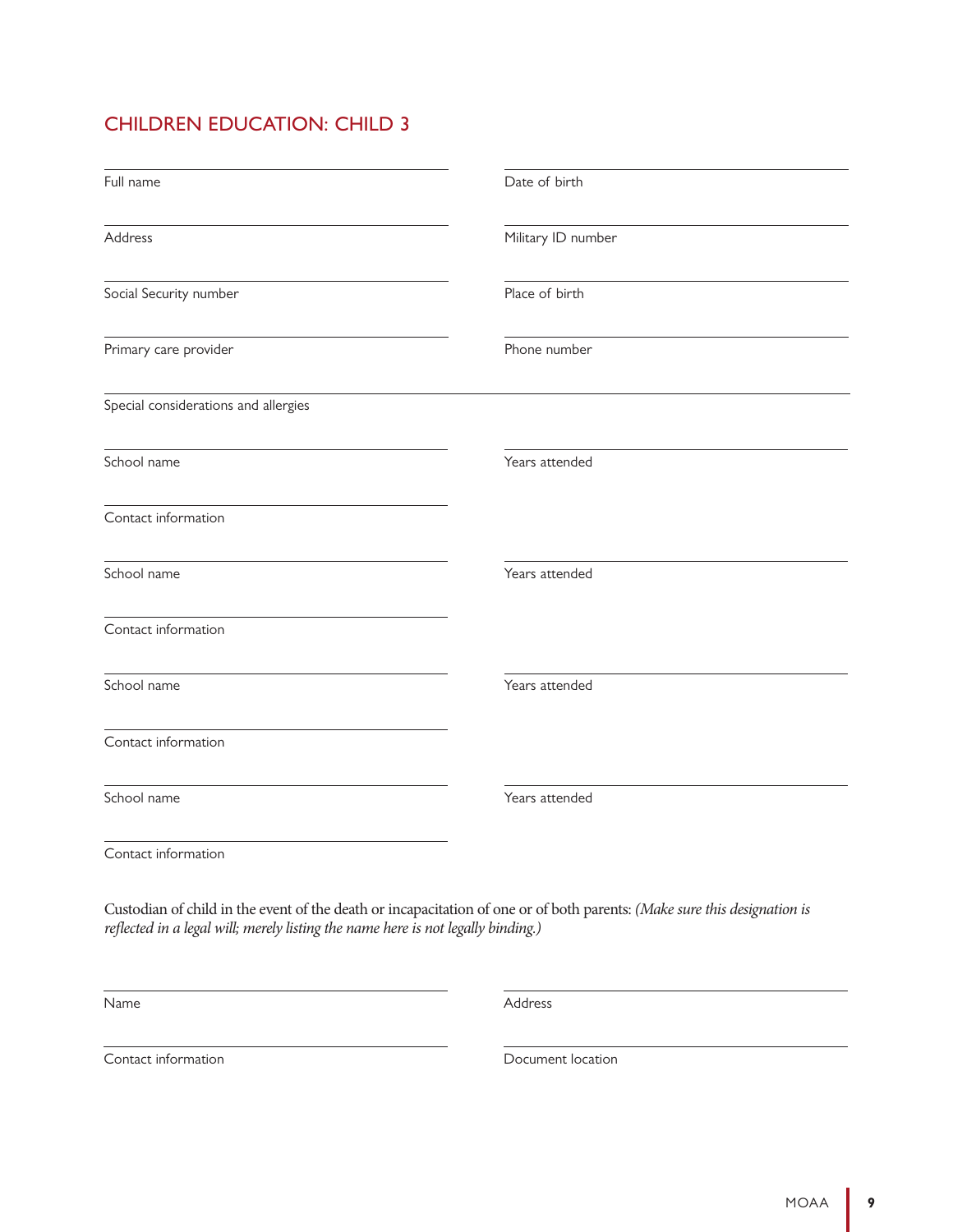| Full name                                                                                                                                                                                                    | Date of birth      |
|--------------------------------------------------------------------------------------------------------------------------------------------------------------------------------------------------------------|--------------------|
| Address                                                                                                                                                                                                      | Military ID number |
| Social Security number                                                                                                                                                                                       | Place of birth     |
| Primary care provider                                                                                                                                                                                        | Phone number       |
| Special considerations and allergies                                                                                                                                                                         |                    |
| School name                                                                                                                                                                                                  | Years attended     |
| Contact information                                                                                                                                                                                          |                    |
| School name                                                                                                                                                                                                  | Years attended     |
| Contact information                                                                                                                                                                                          |                    |
| School name                                                                                                                                                                                                  | Years attended     |
| Contact information                                                                                                                                                                                          |                    |
| School name                                                                                                                                                                                                  | Years attended     |
| Contact information                                                                                                                                                                                          |                    |
| Custodian of child in the event of the death or incapacitation of one or of both parents: (Make sure this designation is<br>reflected in a legal will; merely listing the name here is not legally binding.) |                    |

Name

Address

Contact information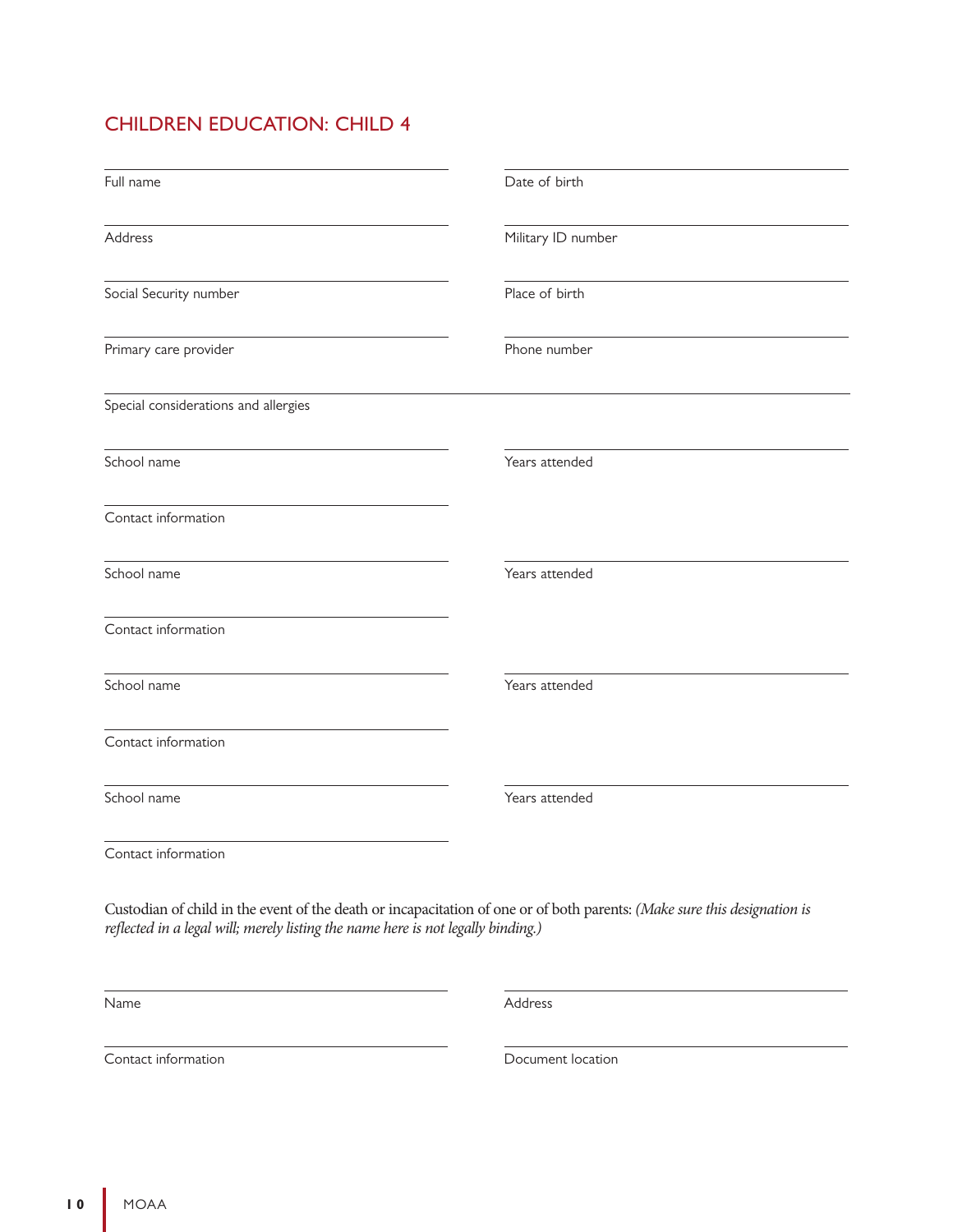ADULT CHILDREN AND OTHER RELATIVES (Download more copies at www.moaa.org/publications.)

| Full name                       | Full name                       |
|---------------------------------|---------------------------------|
| Relationship                    | Relationship                    |
| Phone number                    | Phone number                    |
| Social Security number          | Social Security number          |
| Place of birth                  | Place of birth                  |
| School/employer                 | School/employer                 |
| Contact number                  | Contact number                  |
| Current address (if applicable) | Current address (if applicable) |
| Full name                       | Full name                       |
|                                 |                                 |
| Relationship                    | Relationship                    |
| Phone number                    | Phone number                    |
| Social Security number          | Social Security number          |
| Place of birth                  | Place of birth                  |
| School/employer                 | School/employer                 |
| Contact number                  | Contact number                  |
| Current address (if applicable) | Current address (if applicable) |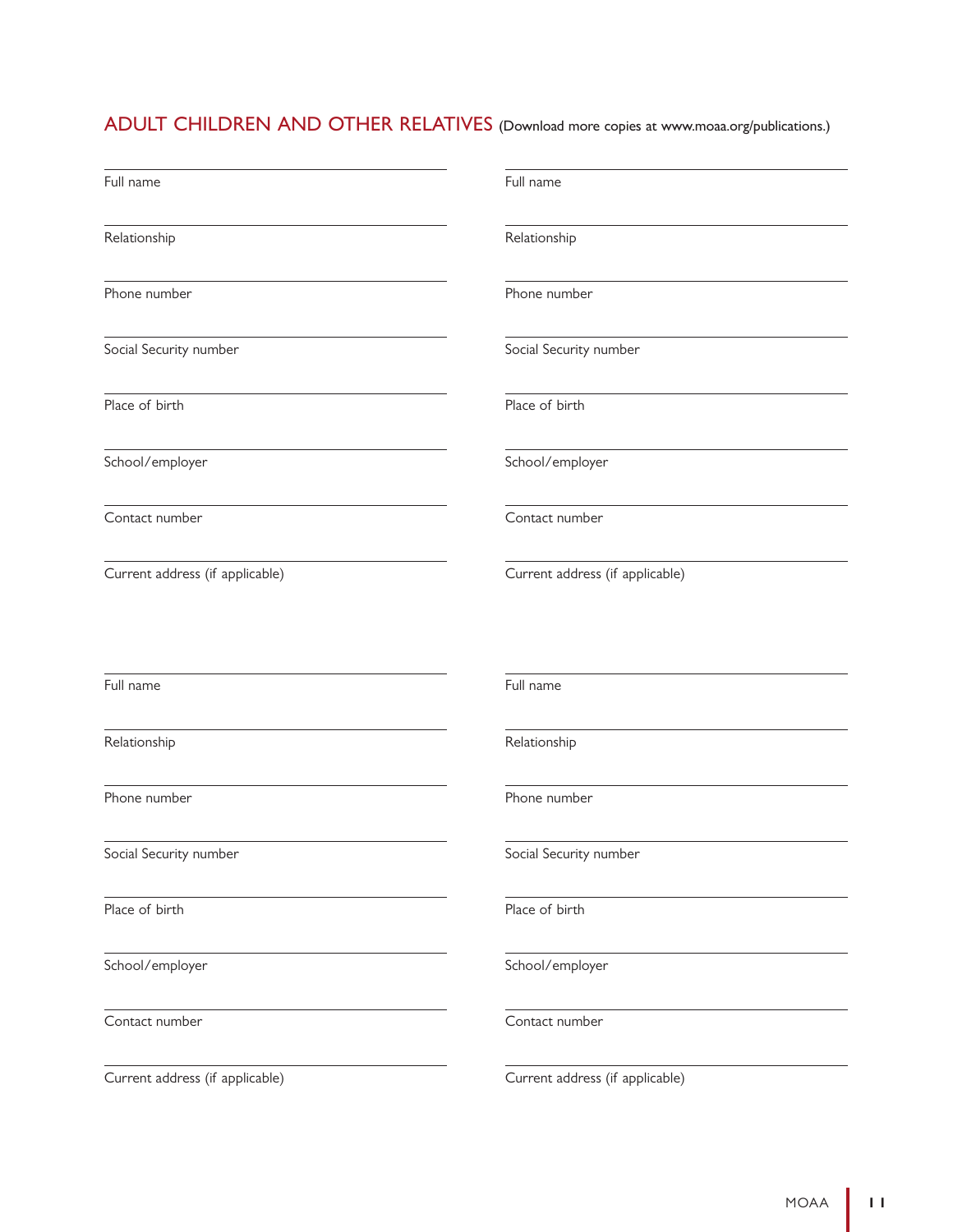# MEDICAL

| Military treatment facility and phone number |                |  |
|----------------------------------------------|----------------|--|
| Web address                                  | Username/login |  |
|                                              | Password       |  |
| Primary care provider and phone number       |                |  |
| Web address                                  | Username/login |  |
|                                              | Password       |  |
| TRICARE phone number (if applicable)         |                |  |
| Web address                                  | Username/login |  |
|                                              | Password       |  |
| Other primary care provider and phone number |                |  |
| Family dentist and phone number              |                |  |
| Eye doctor and phone number                  |                |  |
| Other doctor and phone number                |                |  |

VA hospital and phone number (if applicable)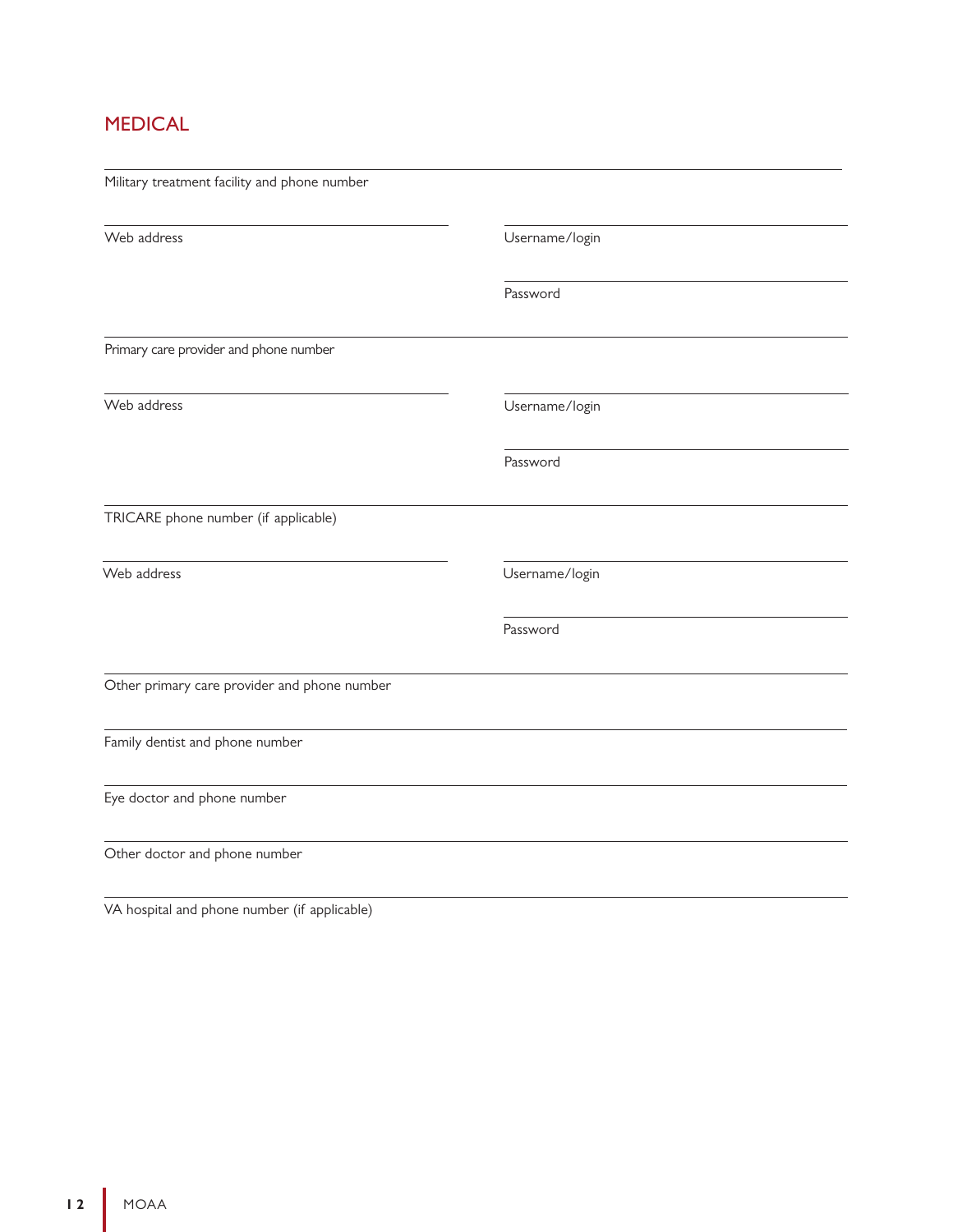

# **PHARMACIES**

Military pharmacy phone number

Web address **Web** address **User and Accord 2019** Username/login

Password

Local pharmacy phone number

Web address **Web** address **User and Allen Controller** Username/login

Password

Mail-order pharmacy phone number

Web address Username/login

Password

 $\overline{a}$ 

 $\overline{a}$ 

 $\overline{a}$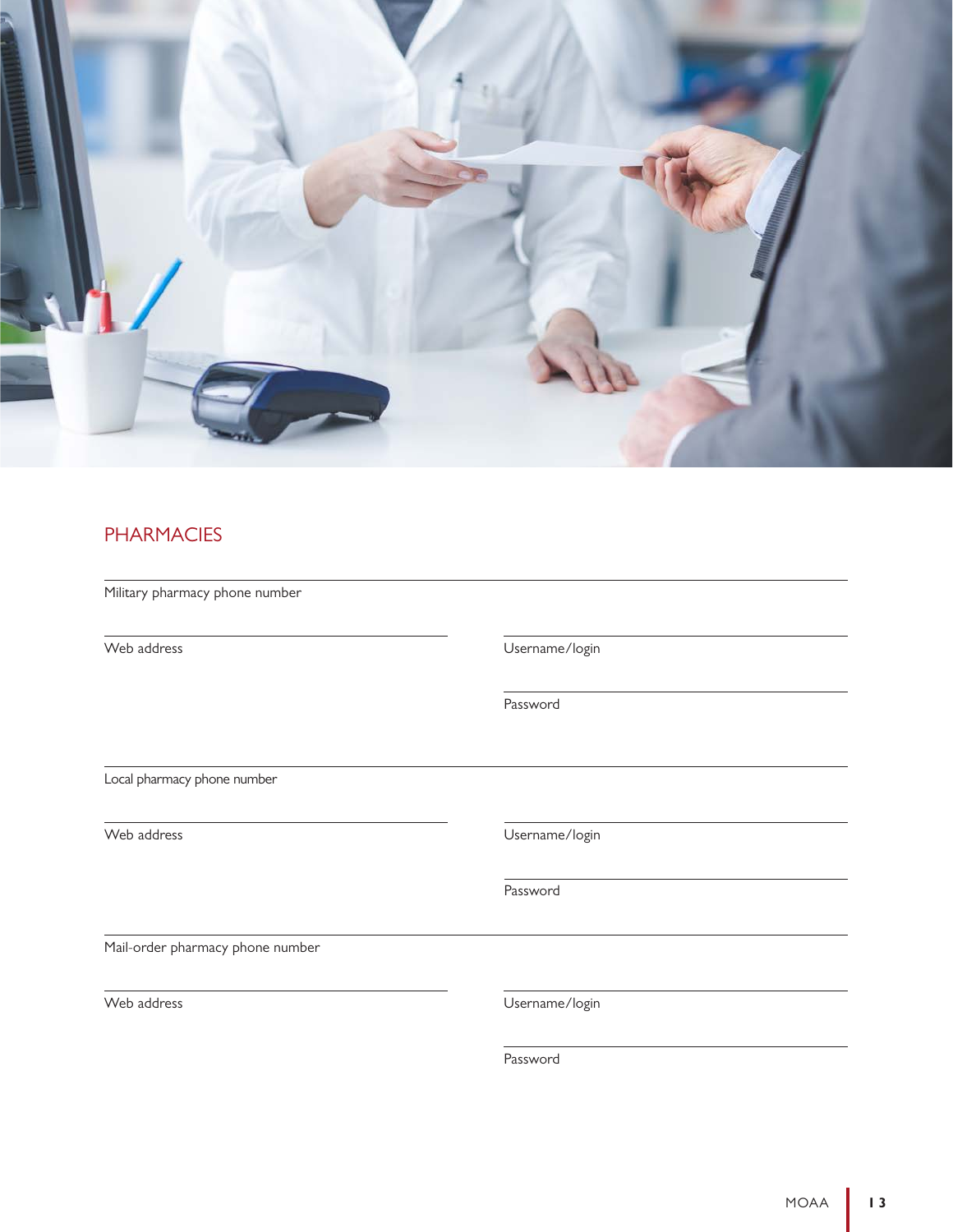### EDUCATION

SELF

Institution(s) attended

Institution(s) attended

Year(s)

Degree(s) conferred

### EMPLOYMENT

Employer

Address

Point of contact name and contact information

Title

Phone number

Email address

Human resources department contact information (if active duty, ombudsman or family readiness group contact information)

## MEMBERSHIP IN ASSOCIATIONS OR CLUBS

Name of association or club

Membership number

Name of association or club

Membership number

#### SPOUSE

Institution(s) attended

Institution(s) attended

Year(s)

Degree(s) conferred

#### SELF SPOUSE

Employer

Address

Point of contact name and contact information

Title

Phone number

Email address

Human resources department contact information (if active duty, ombudsman or family readiness group contact information)

Contact information

Member since

Contact information

Member since

**1 4** MOAA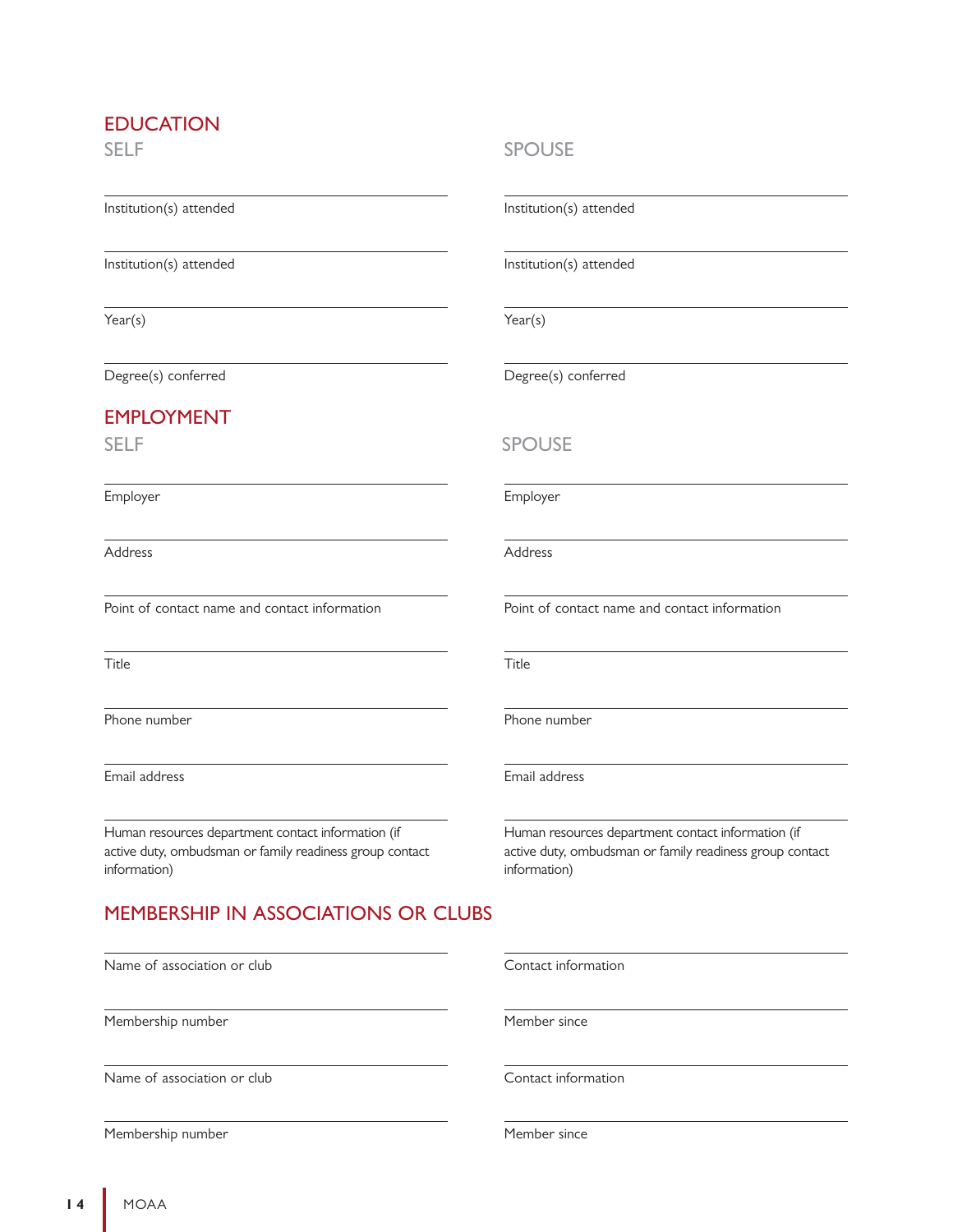### FAMILY RECORDS AND LOCATIONS

If you haven't already established a storage location for each of these important documents, now is a good time to do so, whether in a fireproof box or safe, a safe deposit box, or some other secure location.

#### SOCIAL SECURITY

Social Security benefits are described in-depth at www.ssa.gov. If you have questions about a specific situation, you can visit a local office. Find one by going to www.ssa.gov, clicking "Contact Us" from the menu at the top of the page, selecting "Find an Office," and entering your ZIP code.

| Local Social Security Administration office | Contact information              |
|---------------------------------------------|----------------------------------|
|                                             |                                  |
| Location of Social Security cards           |                                  |
|                                             |                                  |
| Current monthly benefit (self)              | Current monthly benefit (spouse) |

# MILITARY SERVICE RECORDS

The National Archives and Records Administration's National Personnel Records Center/Military Personnel Records Center holds records for those who've served in the Army, Marine Corps, Navy, Air Force, and Coast Guard. Call (866) 272-6272 for general information or to make or check on a request. You also can visit the website at www.archives.gov/st-louis/military-personnel/index.html.

List where you store service-related paperwork, DD Form 214, DD Form 215, individual performance evaluations, awards and decorations, and other service-related files.

Military branch

Date of retirement

Date entered service

Location of DD Form 214/215 and other records

### MILITARY PAY AND SBP

The Defense Finance and Accounting Service (DFAS) provides payment for military pay and the Survivor Benefit Plan (SBP). To learn more, visit www.dfas.mil or call a DFAS customer service representative at (888) 332-7411 (select option 1 for retired military and annuitants). Access military pay statements at https://mypay.dfas.mil/mypay.aspx.

Monthly retired pay

Monthly VA pay

SBP survivor's annuity

My Pay Statement login/email address

SBP base amount

Password

Note: DFAS passwords expire every 150 days, and users will receive a reminder email 10 days prior to password expiration. Answers to security questions might be required to reset your password online.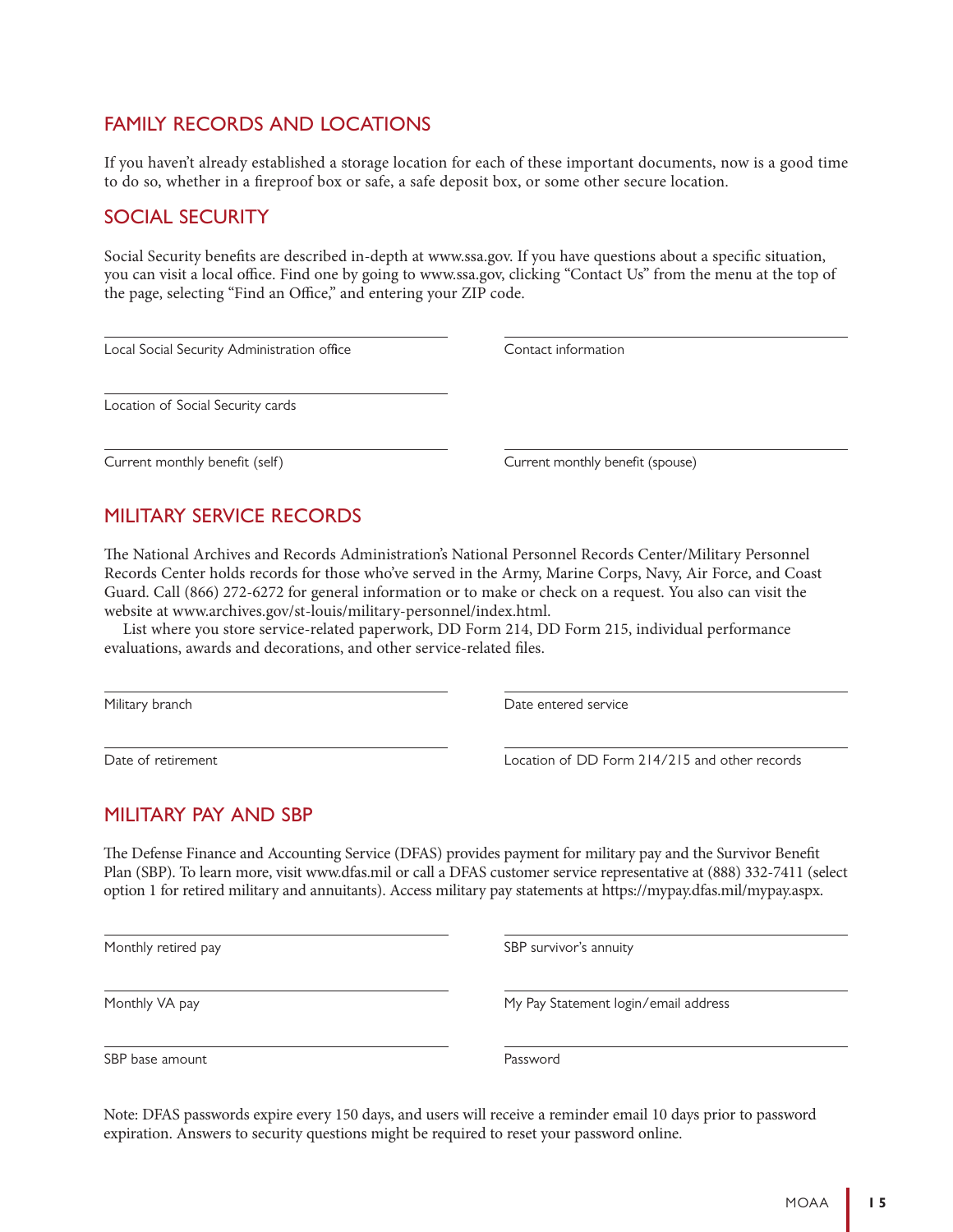# VA INFORMATION (WWW.VA.GOV)

| Local veterans' service organization  | Contact name            |  |
|---------------------------------------|-------------------------|--|
| Phone number                          | Address                 |  |
| Location of VA records                | Disability              |  |
| VA claim number                       | Beneficiary             |  |
| Disability award date                 | Current monthly benefit |  |
| VA GI bill benefit                    |                         |  |
| Post-9/11 GI Bill benefit transferred |                         |  |
| VA eBenefits username/login           | Password                |  |
|                                       |                         |  |



# Access the eBenefits homepage at www.ebenefits.va.gov.

Any servicemember who is eligible for the Post-9/11 GI Bill, and while in the military services (active or Selected Reserves), NOAA Corps, or Public Health Service, may also be eligible to transfer all or some of this education benefit to their spouse and/or dependent children by agreeing to serve four additional years.

The option to transfer is open to the spouses of eligible servicemembers who have at least six years of service and/or to the children of eligible servicemembers with at least 10 years of service after agreeing to four additional years of service from the date of the election of transfer.

Retirement or end-of-service obligation dates do not preclude the four additional years of service obligation, however, you are exempted from committing to four additional years if forced out by standard policy or statue *if* you transfer the education benefit before the force-out decision. Transfer elections are not accepted after separation or after receiving separation orders.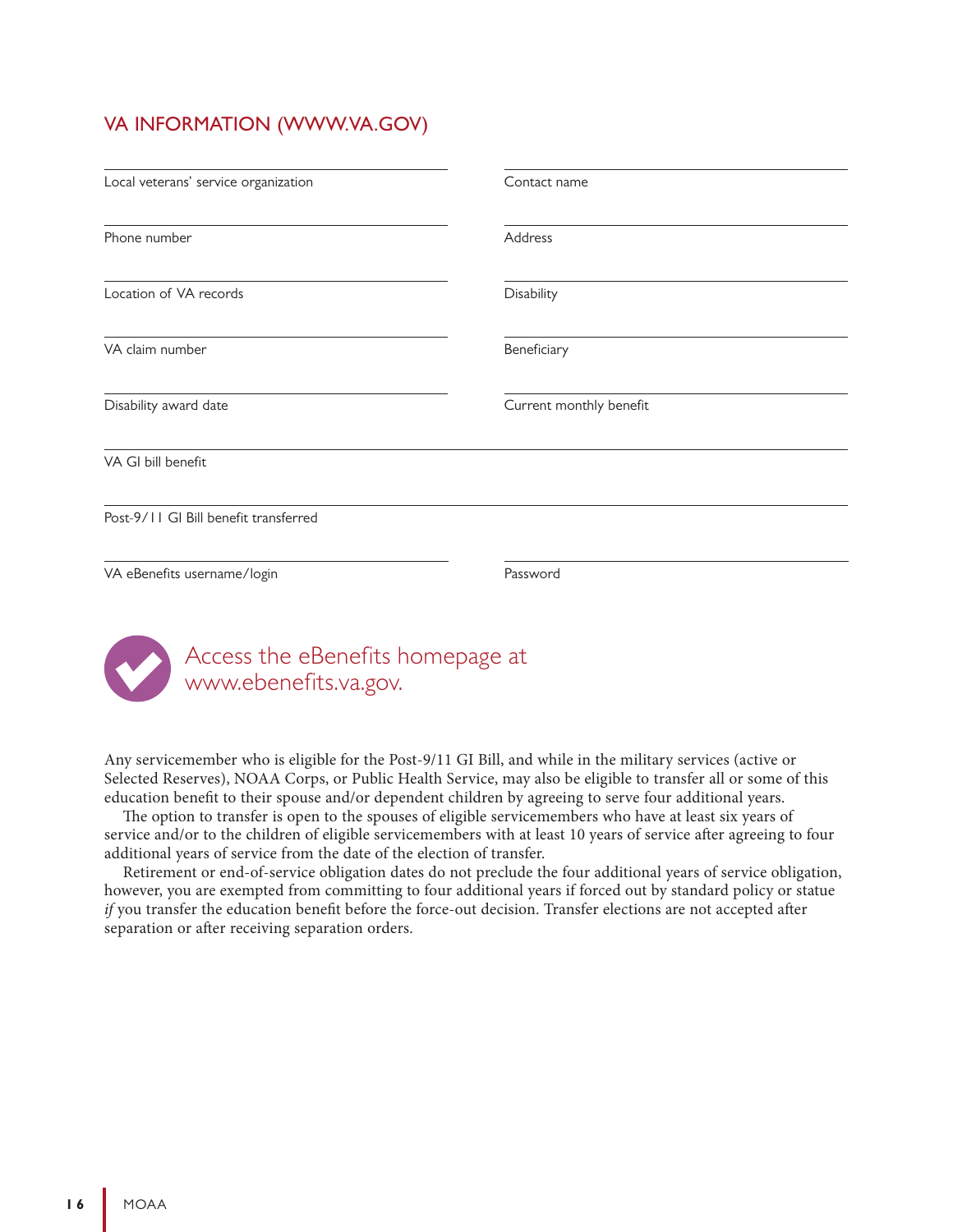# ADDITIONAL DOCUMENTS OF IMPORTANCE

List where you keep the following, as applicable:

Birth certificates of each family member

Medical and immunization records

Passport (record passport number, if desired)

Adoption papers

Naturalization papers

Divorce decree, death certificate, or certified copies thereof for either spouse

Marriage certificate

Car titles

Deeds

Mortgages

Loans

Insurance

Other property titles

Credit cards

Wills, powers of attorney, or advance directives

Funeral desires

529 accounts

Investments (stocks, bonds, or 401(k) and retirement plans)

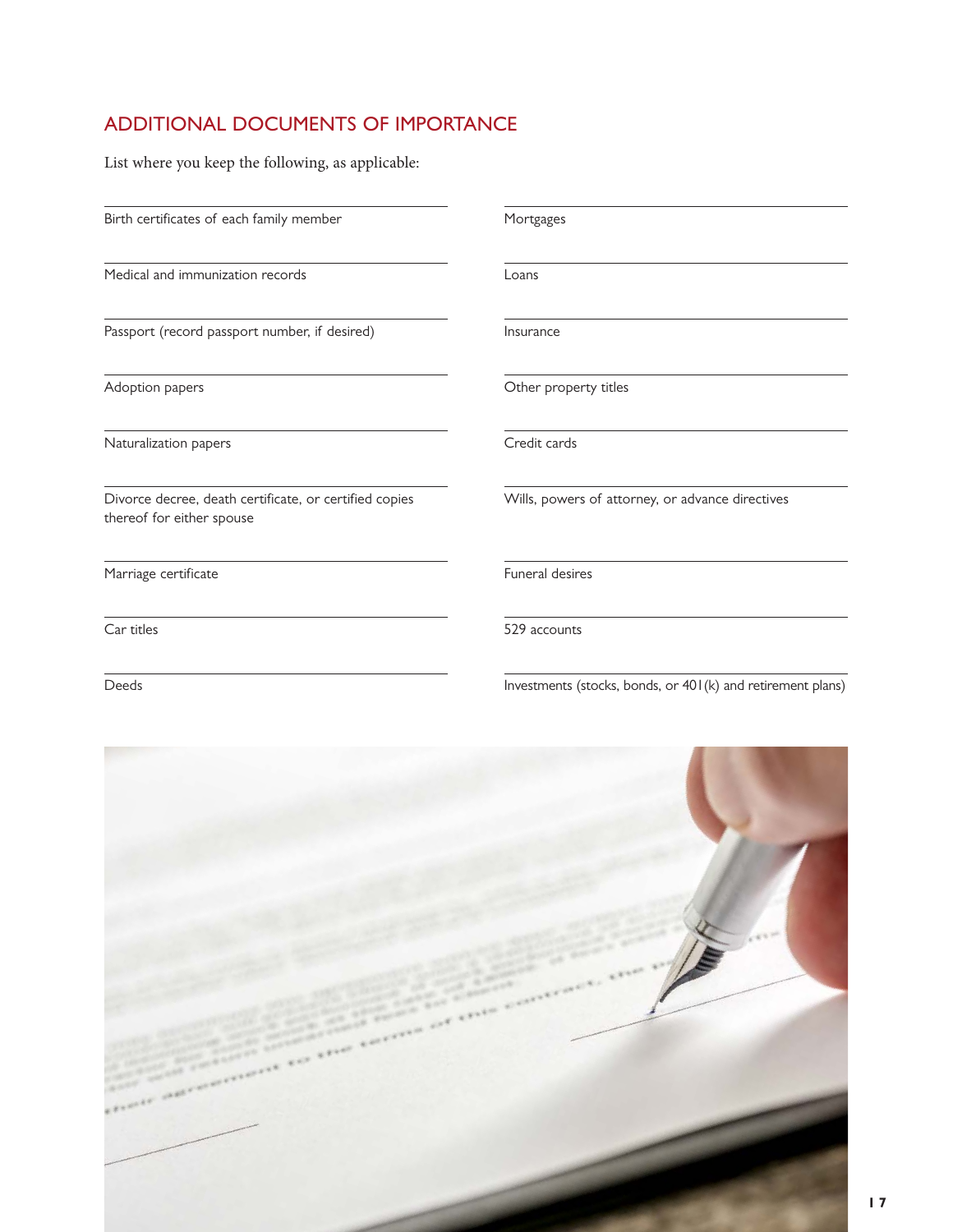# *Chapter 3* **Financial Information**

Some of these listings will be joint accounts; some will be individual. Many banks, credit card issuers, etcetera will not share account information with non-account holders. Does the non-account holder in each of these listings have permission on file with the financial institution to make inquiries about or changes to the account? This could be helpful if the account owner is unable (or becomes unable) to make decisions about the account.

### INCOME TAX

Location of copies of federal and state income tax returns and related documents

# SAFE-DEPOSIT BOX

Name and address of bank or trust company

Name of keyholder(s) and authorized users

Password

Location of key

 $\overline{a}$ 

## ELECTRONIC TRANSACTIONS

Recurring electronic transactions (credits or debits), by account

| Net income credited | To account   |
|---------------------|--------------|
| Mortgage            | From account |
| Vehicle(s)          | From account |
| Credit cards        | From account |
| Utilities           | From account |
| Insurance           | From account |
| Other               |              |
|                     |              |

**Other**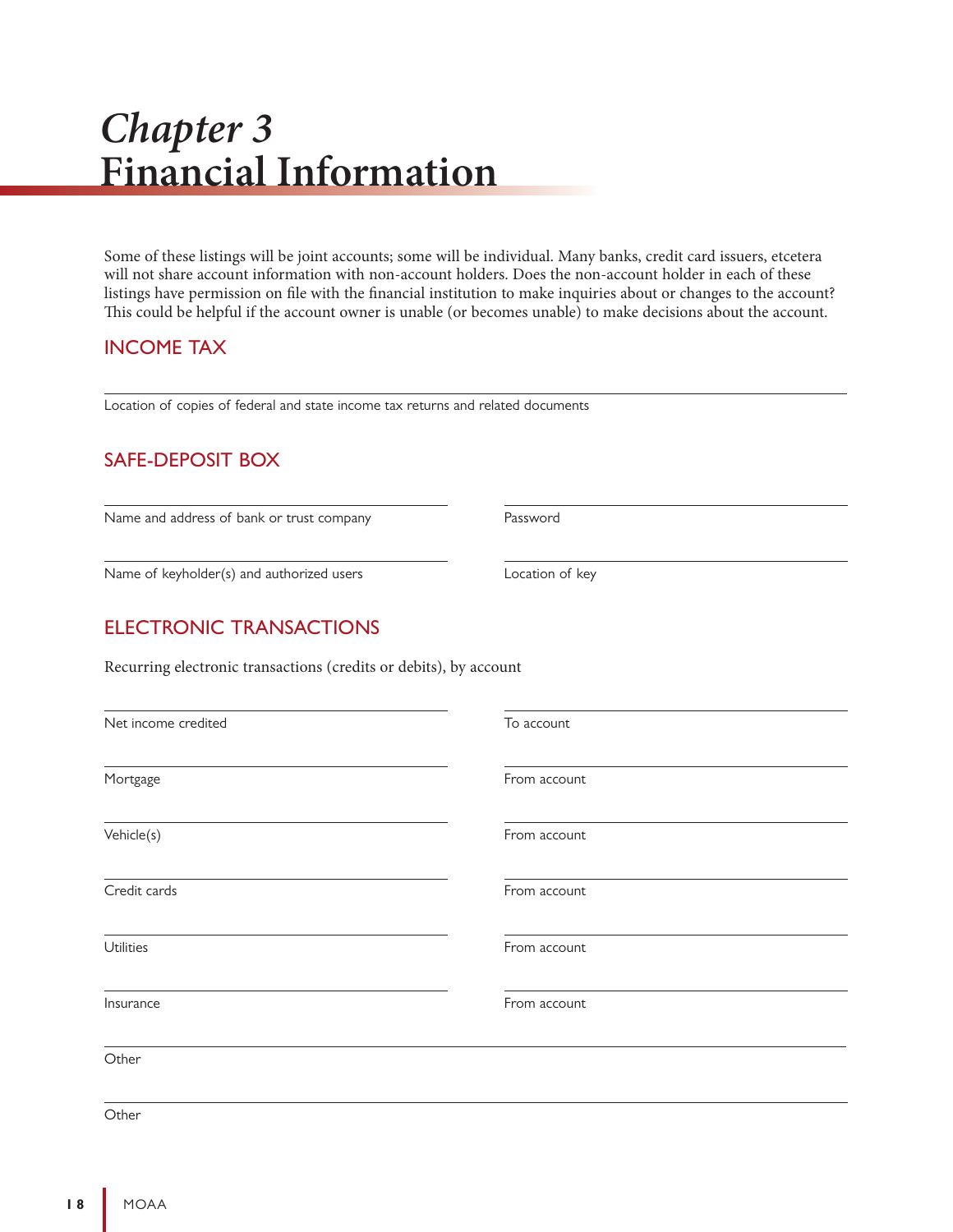# FINANCIAL AND RETIREMENT ACCOUNTS AND ANNUITIES

Include checking, savings, and credit union accounts (and accounts in children's names).

| Financial institution     | Phone number |
|---------------------------|--------------|
| Username/login            | Password     |
| Account numbers and owner |              |
| Financial institution     | Phone number |
| Username/login            | Password     |
| Account numbers and owner |              |
| Financial institution     | Phone number |
| Username/login            | Password     |
| Account numbers and owner |              |
| Financial institution     | Phone number |
| Username/login            | Password     |
| Account numbers and owner |              |
| Financial institution     | Phone number |
| Username/login            | Password     |

Account numbers and owner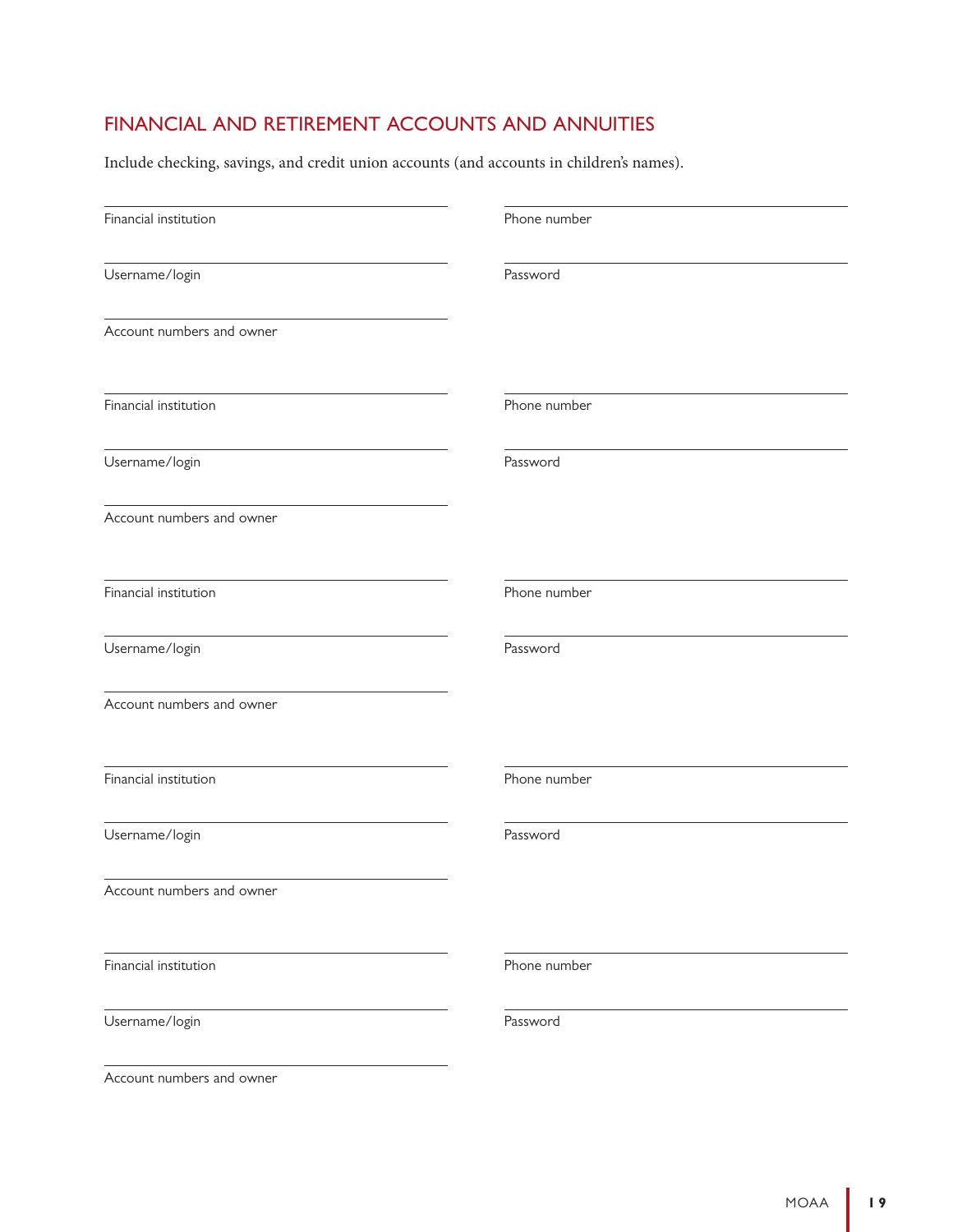# CREDIT CARDS

| Name of creditor | Account number              |
|------------------|-----------------------------|
| Cardholder names | Phone number                |
| Website          | Username/login and password |
| Name of creditor | Account number              |
| Cardholder names | Phone number                |
| Website          | Username/login and password |
| Name of creditor | Account number              |
| Cardholder names | Phone number                |
| Website          | Username/login and password |
| Name of creditor | Account number              |
| Cardholder names | Phone number                |
| Website          | Username/login and password |
| Name of creditor | Account number              |
| Cardholder names | Phone number                |
| Website          | Username/login and password |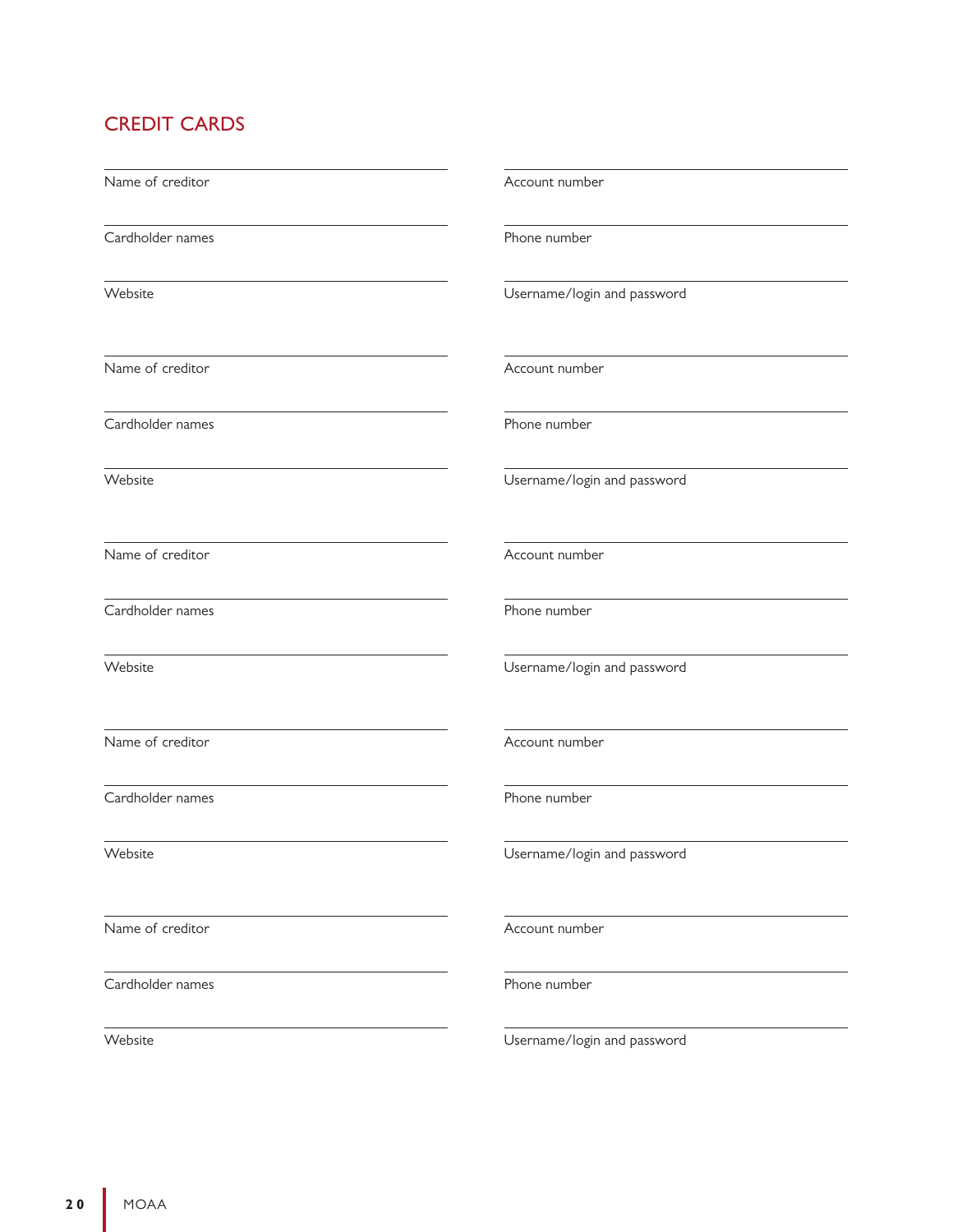# ASSETS, LOANS, AND OTHER LIABILITIES (Download more copies at www.moaa.org/publications.)

| Description of Asset             |                                                                |                                                            |                                                                 |
|----------------------------------|----------------------------------------------------------------|------------------------------------------------------------|-----------------------------------------------------------------|
| Owner<br>If joint, what kind?    | $\Box$ self<br>$\Box$ survivorship<br>$\Box$ other with client | $\Box$ spouse<br>$\Box$ common<br>$\Box$ other with spouse | $\square$ joint<br>$\Box$ entirely<br>$\Box$ community property |
| Lender and account number        |                                                                |                                                            | Date and amount of original loan                                |
| Length of loan and interest rate |                                                                |                                                            | Monthly payment                                                 |
| Lender website                   |                                                                |                                                            | Lender username and password                                    |
| Insurance company and account    |                                                                |                                                            | Insurance premium payment                                       |
| Insurance website                |                                                                |                                                            | Insurance username and password                                 |
| Description of Asset             |                                                                |                                                            |                                                                 |
| Owner<br>If joint, what kind?    | $\Box$ self<br>$\Box$ survivorship<br>$\Box$ other with client | $\Box$ spouse<br>$\Box$ common<br>$\Box$ other with spouse | $\square$ joint<br>$\Box$ entirely<br>$\Box$ community property |
| Lender and account number        |                                                                |                                                            | Date and amount of original loan                                |
| Length of loan and interest rate |                                                                |                                                            | Monthly payment                                                 |
| Lender website                   |                                                                |                                                            | Lender username and password                                    |
| Insurance company and account    |                                                                |                                                            | Insurance premium payment                                       |
| Insurance website                |                                                                |                                                            | Insurance username and password                                 |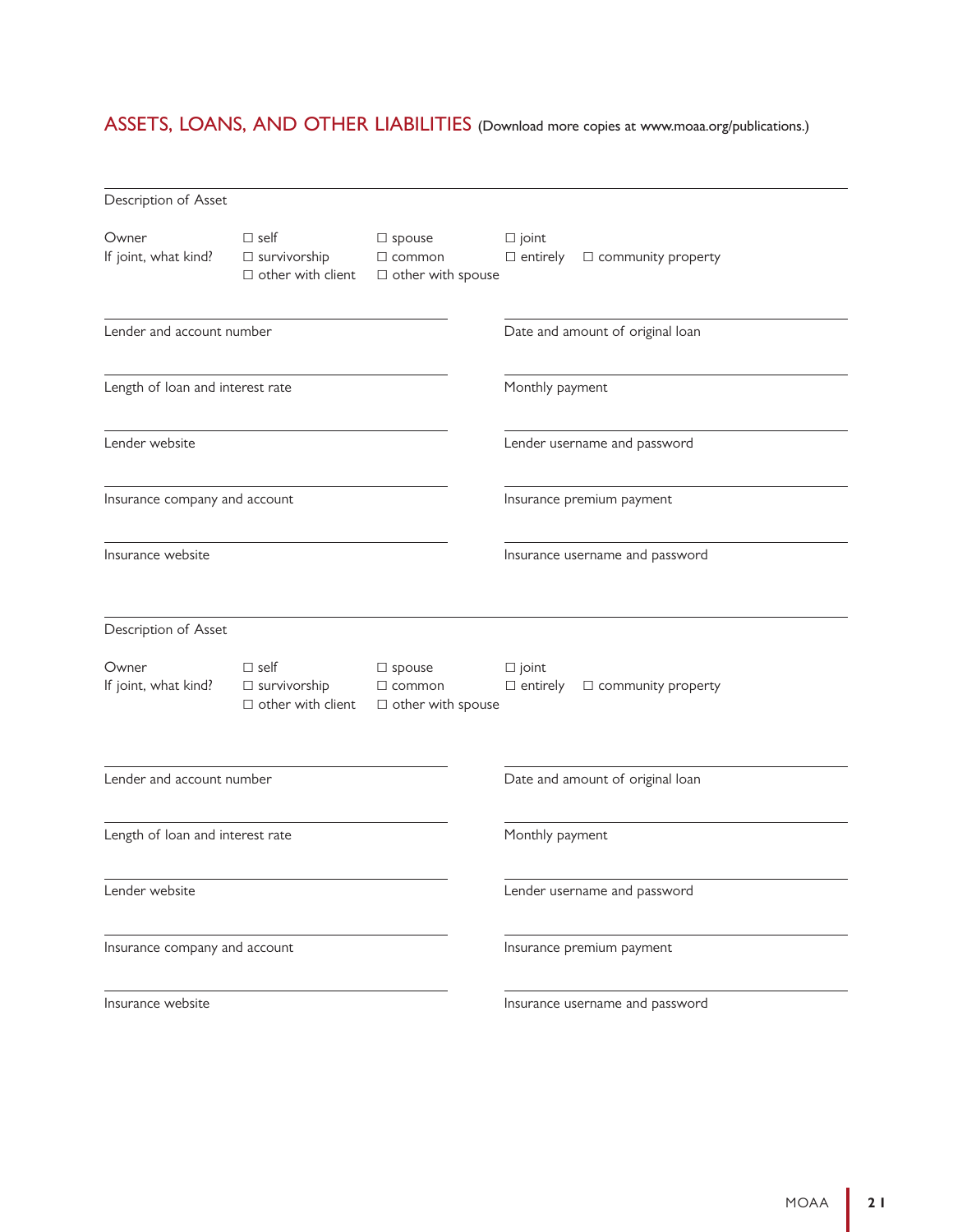# *Chapter 4* **Insurance**

This section covers both health and financial insurance. It is a reference guide for financial asset coverage; TRICARE or supplemental health policies; dental, vision, short-term disability, or long term care insurance; and specialized policies for specific circumstances such as cancer.

In the event of the death of a policyholder or a beneficiary, notify insurance companies promptly to avoid unnecessary costs. Each private insurance company will require a certified copy of the death certificate.

| <b>LIFE INSURANCE</b>            |                                  |
|----------------------------------|----------------------------------|
| <b>SELF</b>                      | <b>SPOUSE</b>                    |
| Insurance company                | Insurance company                |
| Phone number                     | Phone number                     |
| Website                          | Website                          |
| Username/login and password      | Username/login and password      |
| Policy number(s)                 | Policy number(s)                 |
| Type of policy and expiration    | Type of policy and expiration    |
| Name of insured                  | Name of insured                  |
| Name of beneficiary              | Name of beneficiary              |
| Owner                            | Owner                            |
| Death benefit and loans (if any) | Death benefit and loans (if any) |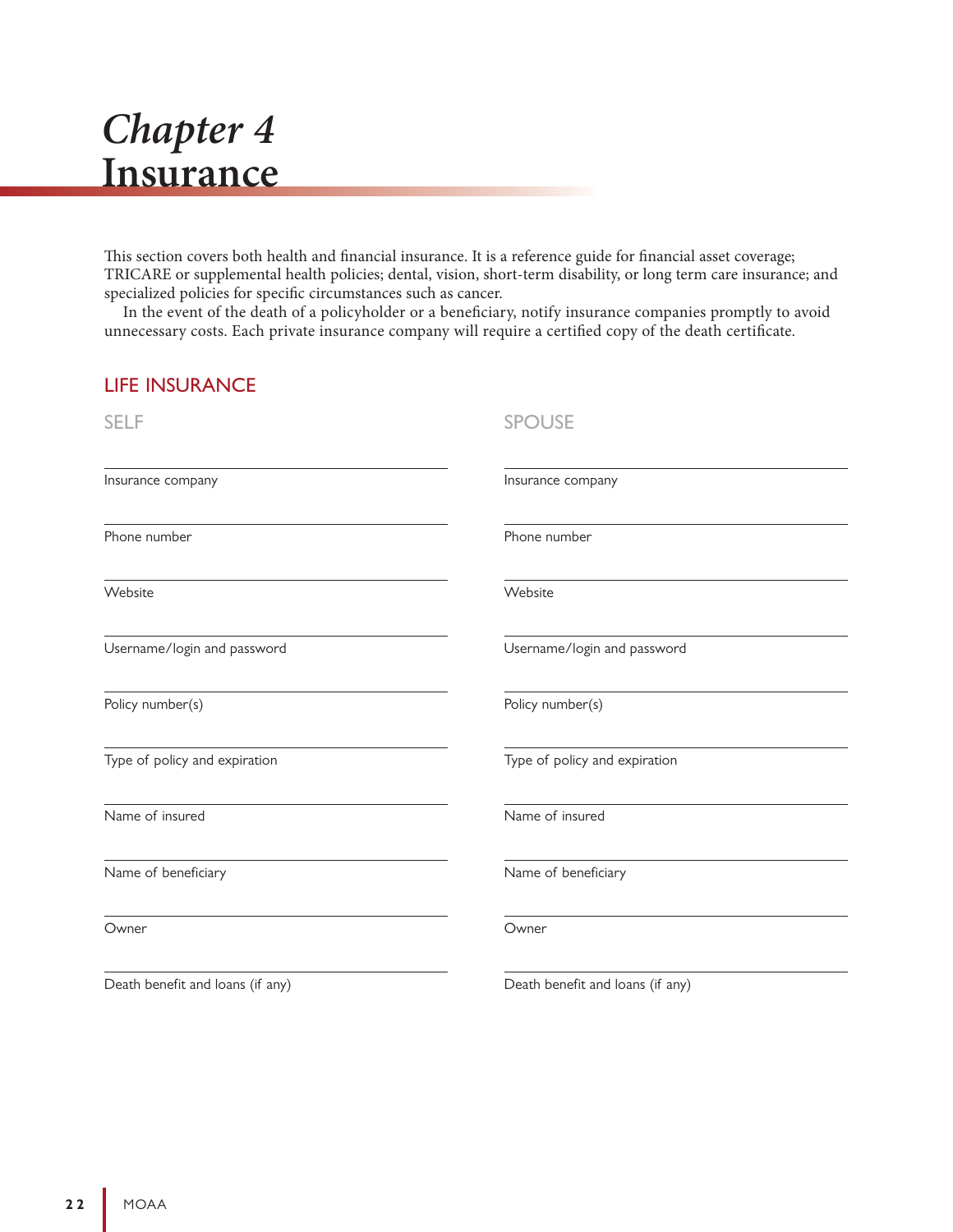# LONG TERM CARE INSURANCE

| <b>SELF</b>                                     | <b>SPOUSE</b>                                   |
|-------------------------------------------------|-------------------------------------------------|
| Insurance company                               | Insurance company                               |
| Phone number                                    | Phone number                                    |
| Website                                         | Website                                         |
| Username/login                                  | Username/login                                  |
| Password                                        | Password                                        |
| Policy number                                   | Policy number                                   |
| Elimination period                              | Elimination period                              |
| Daily benefit                                   | Daily benefit                                   |
| Lifetime benefit                                | Lifetime benefit                                |
| Home health care provision $\Box$ Yes $\Box$ No | Home health care provision $\Box$ Yes $\Box$ No |

Long term care insurance is private insurance that provides or defrays expenses associated with home health care or nursing homes. TRICARE and Medicare insurance plans typically do not provide for extended long term care. Medicaid may provide for long term care but only if you meet low-income and low-assets tests for the previous five years.

 Statistics show 70 percent of those age 65 and older will need some level of long term care during their lives, with expenses for nursing home care averaging \$200 to \$250 a day. Not carefully planning and preparing for this possibility, with or without insurance as part of the planning, could deplete your retirement accounts and create financial hardship for you and your spouse and potentially your children.

For those who do obtain long term care insurance, more than half do so between the ages 55 and 64 and 20 percent do so between the ages 45 and 54. The younger you are when you purchase long term care insurance, the lower your premiums — but you pay premiums for a longer period of time. The longer you wait to obtain long term care insurance not only increases the premium but also risks you become uninsurable.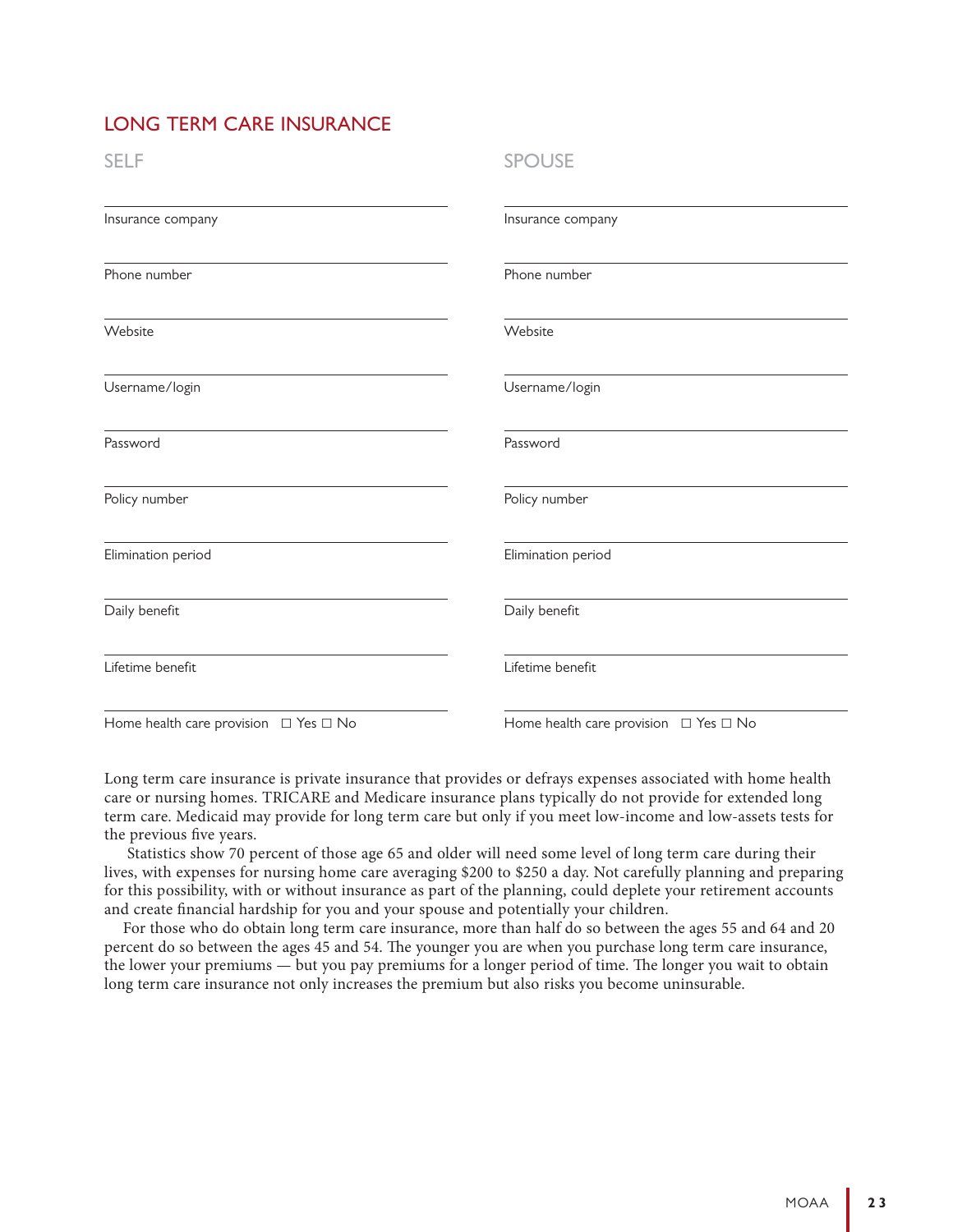### **MORE INFORMATION**

The VA publishes a comprehensive book of federal benefits for veterans, dependents, and survivors.

www.va.gov/opa/publications/benefits\_book.asp

#### SERVICEMEMBERS' GROUP LIFE **INSURANCE**

Servicemembers' Group Life Insurance (SGLI) is low-cost group life insurance for active duty servicemembers, ready reservists, members of the National Guard, members of the Commissioned Corps of NOAA and the Public Health Service, and cadets and midshipmen of the four service academies and ROTC. It's available in \$50,000 increments up to a maximum of \$400,000, at 7 cents per \$1,000, regardless of age. Servicemembers are covered automatically for the maximum amount but can choose lesser or no coverage. Visit www.benefits.va.gov/insurance/sgli.asp for more information on SGLI.

Family Servicemembers' Group Life Insurance (FSGLI) is a program extended to the spouses and dependent children of members insured under the SGLI program. FSGLI provides up to a maximum of \$100,000 of insurance coverage for spouses, not to exceed the amount of SGLI the insured member has in force, and \$10,000 for dependent children. Spousal coverage is issued in increments of \$10,000. Visit www.benefits.va.gov/insurance/fsgli.asp for more information on FSGLI.

#### SURVIVOR BENEFIT PLAN AND DEPENDENCY AND INDEMNITY **COMPENSATION**

The Survivor Benefit Plan (SBP), Reserve Component Survivor Benefit Plan, and Retired Serviceman's Family Protection Plan provide eligible beneficiaries with a form of benefit called an annuity. An annuity is a monthly payment for the lifetime of the beneficiary. The amount of the benefit is a percentage of your retirement benefit based on your election. You may leave an annuity only to eligible beneficiaries.

Election to participate in these programs generally is made at the time of retirement, although some situations allow a retiree to add coverage after retirement. In most cases, costs to participate are deducted from the retiree's monthly pay and are based on the amount of coverage a retiree elects.

Retroactive to Sept. 10, 2001, SBP was amended to benefit survivors of servicemembers who die while serving on active duty. If you die on active duty, your survivors will be eligible for SBP. The SBP annuity will be calculated as though you had retired on total disability. Total disability means your retired pay would be 75 percent of basic pay, with your SBP beneficiary drawing 55 percent of that amount. For most on active status, this equates to approximately 41 percent of base pay at time of death.

SBP provides income protection for service retirees' survivors. Because service retirement pay ends with the servicemember's death, SBP is a way to pass on a portion of earned retirement pay to servicemembers' survivors. SBP also is indexed to the annual COLA, so annuities maintain relative value over time.

The VA's Dependency and Indemnity Compensation is a monthly payment made to eligible survivors. Those eligible include survivors of active duty servicemembers and veterans whose deaths were determined by the VA to be servicerelated. It is a flat monthly payment independent of the pay grade of the veteran. This payment is adjusted annually for cost-of-living increases and is tax-free.

If you are currently serving and would like more information regarding SBP, check out MOAA's publications on the topic at www.moaa.org/publications. There, you'll also find publications to help military survivors.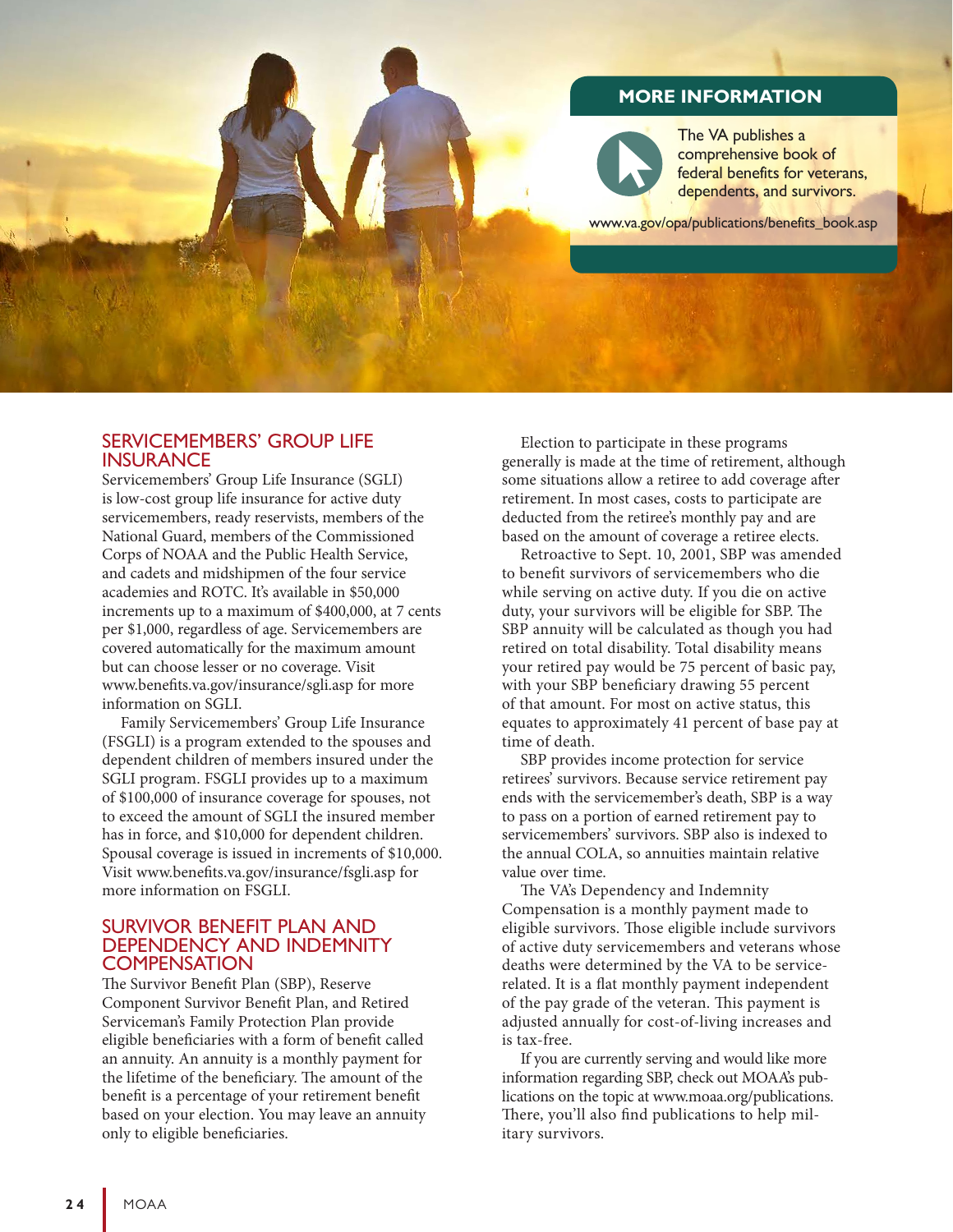#### HEALTH INSURANCE

Include TRICARE and supplemental health policies and dental, vision, short-term disability, long term care, accident, and specialized policies for specific circumstances such as cancer. MOAA's insurance offerings include MEDIPLUS®, with flexible coverage that allows you to choose the best plan for yourself and your family. MEDIPLUS works handin-hand with your TRICARE coverage to pay more of your medical bills and gives you protection for everything from hospital stays to doctor visits and prescription medications. Find out more at www.moaainsurance.com.

# TRICARE (WWW.TRICARE.MIL)

| Phone number                        |
|-------------------------------------|
| Regional website login and password |
|                                     |
| <b>SPOUSE</b>                       |
| Insurance company                   |
| Phone number                        |
| Website                             |
| Username/login                      |
| Password                            |
| Policy number                       |
| Name(s) of insured                  |
| Annual deductible                   |
| Copayment                           |
|                                     |

# HEALTH CARE FLEXIBLE SPENDING ACCOUNTS

SELF SPOUSE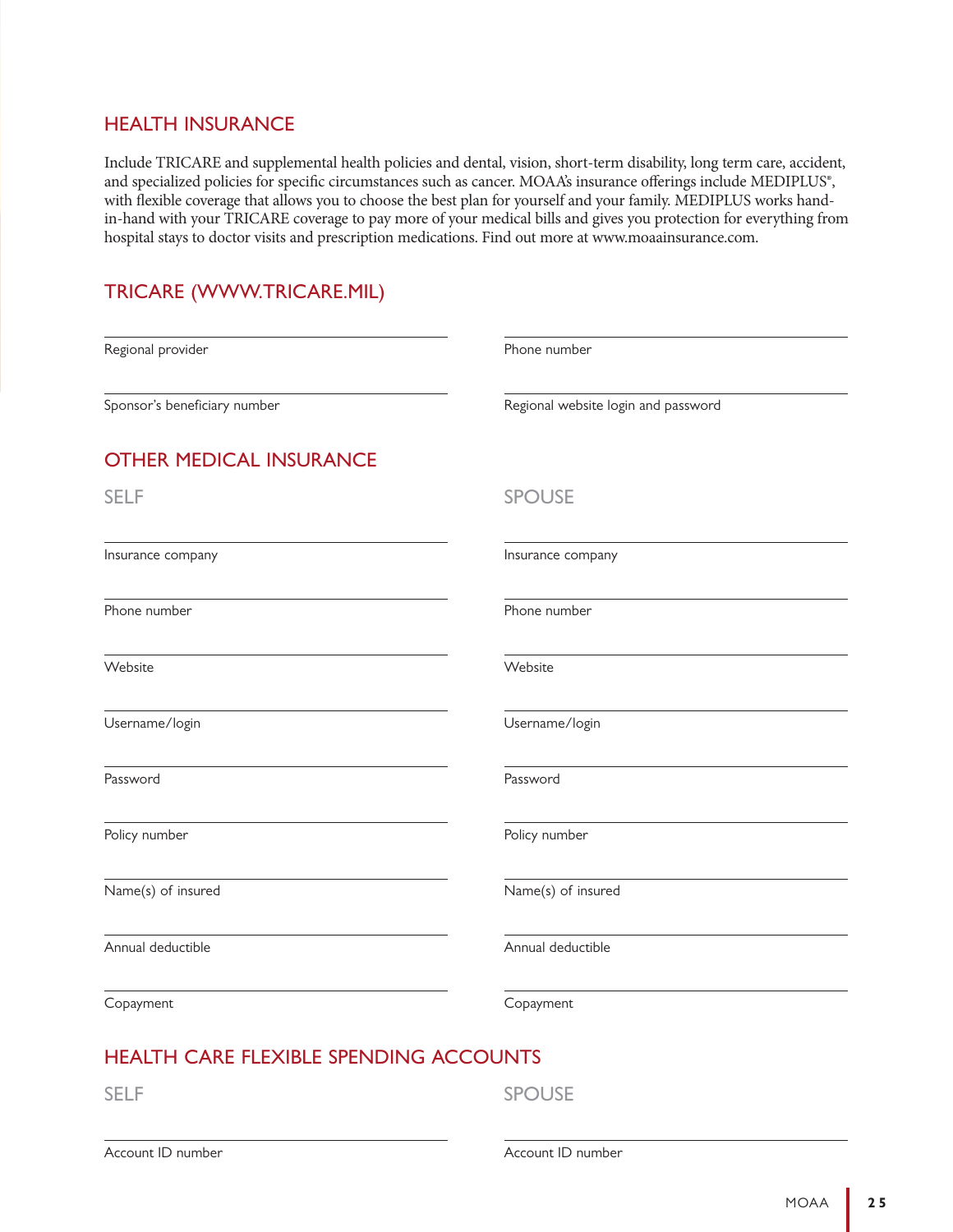# DENTAL INSURANCE

SELF SPOUSE Insurance company Phone number Website Username/login and password Policy number Name(s) of insured Annual deductible Copayment Insurance company Phone number Website Username/login and password Policy number Name(s) of insured Annual deductible Copayment SELF SPOUSE Insurance company Phone number Website Username/login and password Policy number Name(s) of insured Annual deductible Insurance company Phone number Website Username/login and password Policy number Name(s) of insured Annual deductible VISION INSURANCE

Copayment

Copayment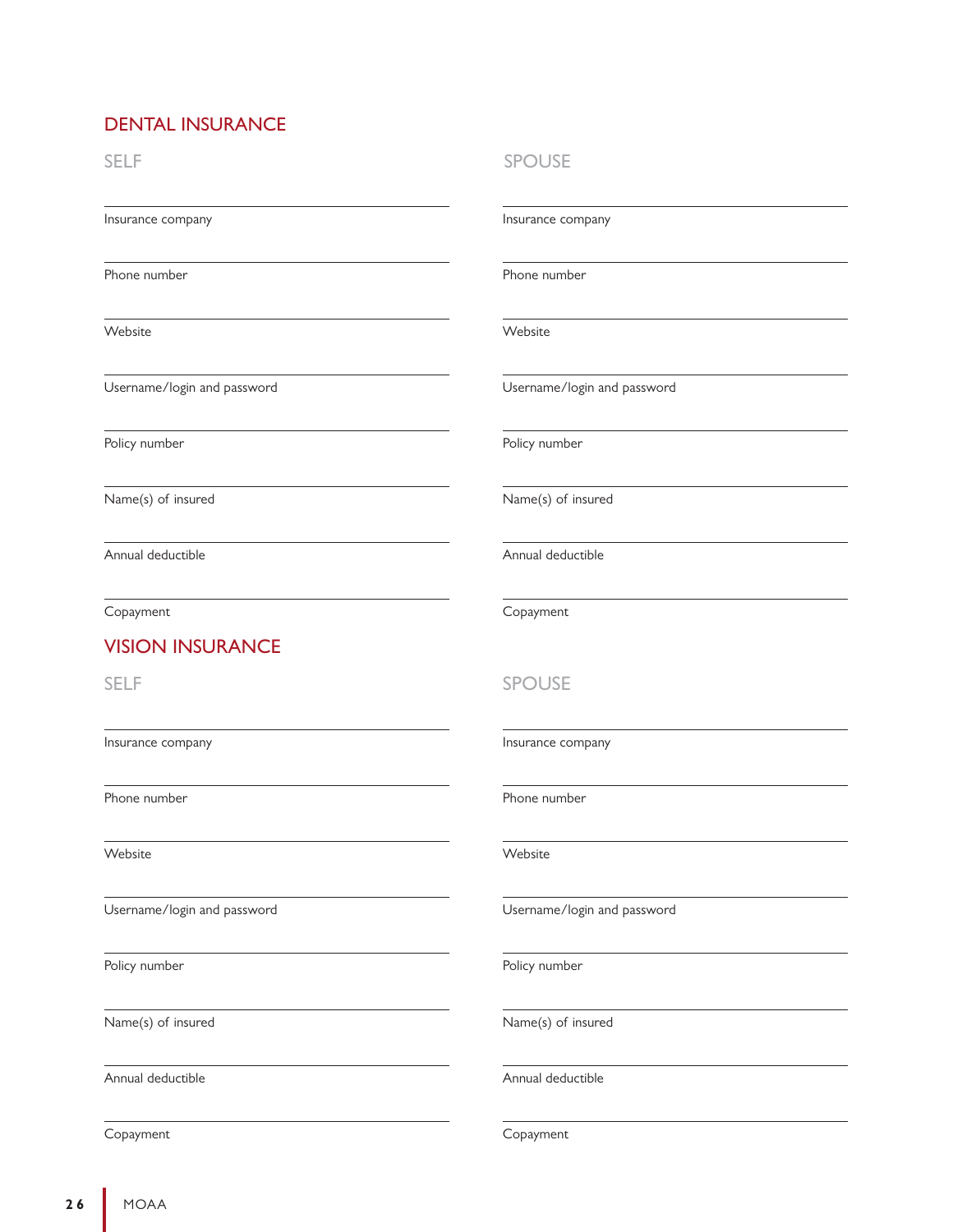

## OTHER INSURANCE

This is the place to include your renter's insurance information if you don't own your home, and it's also a good spot to note any policy riders for high-ticket items and collectibles. For example, some people have health care coverage for their pets.

# VA HOSPITAL

Hospital name

Hospital address

Appointment phone number

 $\overline{a}$ 

 $\overline{a}$ 

 $\overline{a}$ 

 $\overline{a}$ 

 $\overline{a}$ 

 $\overline{a}$ 

 $\overline{a}$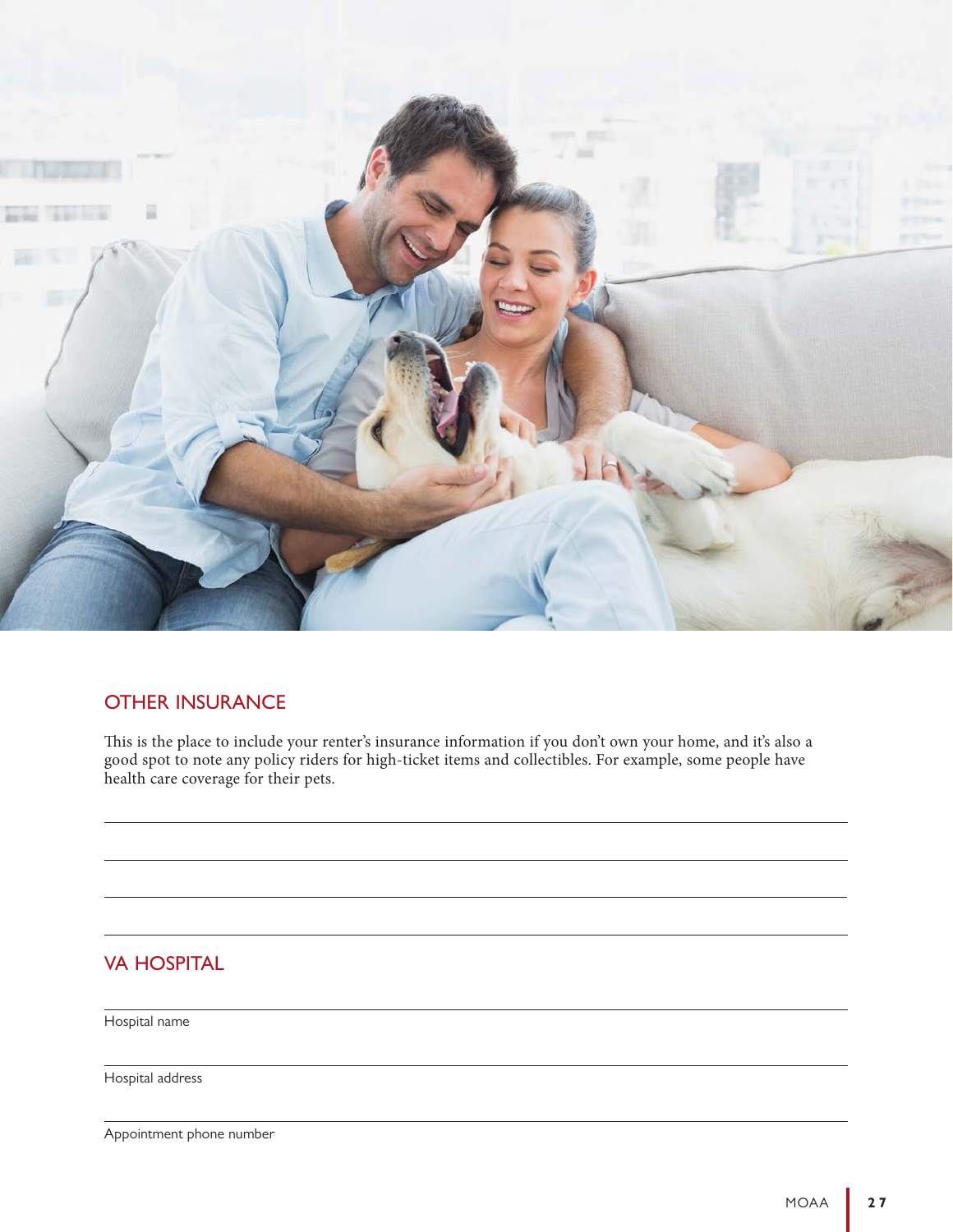# *Chapter 5* **Wills and Other Arrangements**

Let's focus on the basics — wills and powers of attorney. If you don't have these, contact the staff judge advocate office at your closest installation for help drafting these and other legal documents.

#### **WILLS**

 $\Box$  I have executed a will  $\Box$  I have not executed a will

Will is kept at

Executor's name and contact information

Lawyer's name and contact information

 $\Box$  I have executed a living will/advance directive

 $\Box$  I have not executed a living will/advance directive (The living will — also known as a medical directive or advance health care directive — is a declaration of what medical care and/or procedures you do or do not want should you become incapacitated due to injury or illness.)

Living will/advance directive is kept at

Executor's name and contact information

Lawyer's name and contact information

# SAFE DEPOSIT BOX

See page 14

#### SELF SPOUSE

 $\Box$  I have executed a will  $\Box$  I have not executed a will

Will is kept at

Executor's name and contact information

Lawyer's name and contact information

 $\Box$  I have executed a living will/advance directive  $\Box$  I have not executed a living will/advance directive (The living will — also known as a medical directive or advance health care directive — is a declaration of what medical care and/or procedures you do or do not want should you become incapacitated due to injury or illness.)

Living will/advance directive is kept at

Executor's name and contact information

Lawyer's name and contact information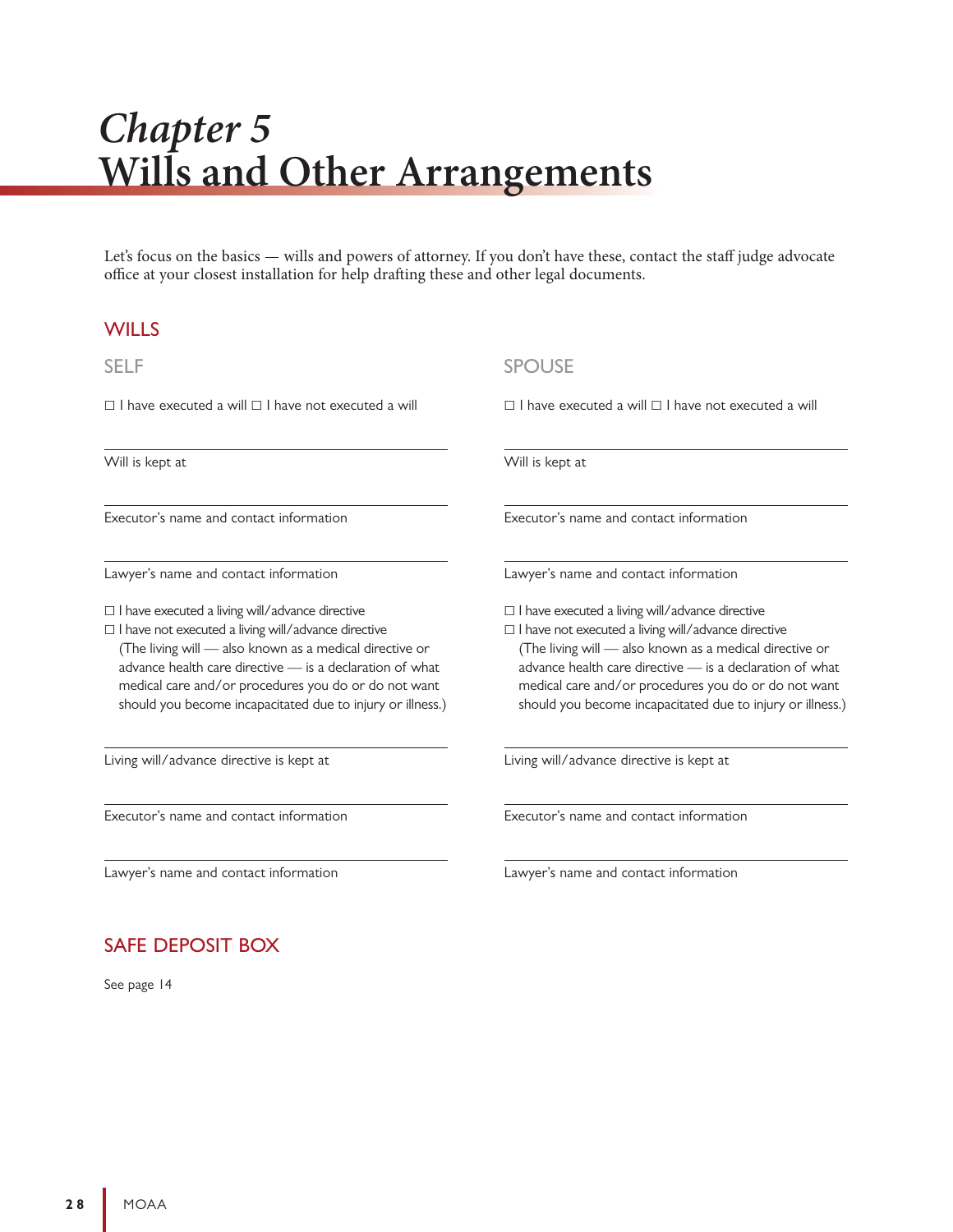## POWERS OF ATTORNEY

Powers of attorney come in many forms — medical, general, and financial. Ensure you have the ones you will need and that you understand their scope. Remember, a durable power of attorney will survive your incapacity, but no power of attorney survives your death.

 $\Box$  I have executed a general power of attorney

 $\Box$  I have not executed a general power of attorney

Type

Date established/expiration date

Power of attorney information is kept at

Naming (agent or attorney in fact)

Address

Contact information

SELF SELF SPOUSE

 $\Box$  I have executed a general power of attorney  $\Box$  I have not executed a general power of attorney

Type

Date established/expiration date

Power of attorney information is kept at

Naming (agent or attorney in fact)

Address

Contact information

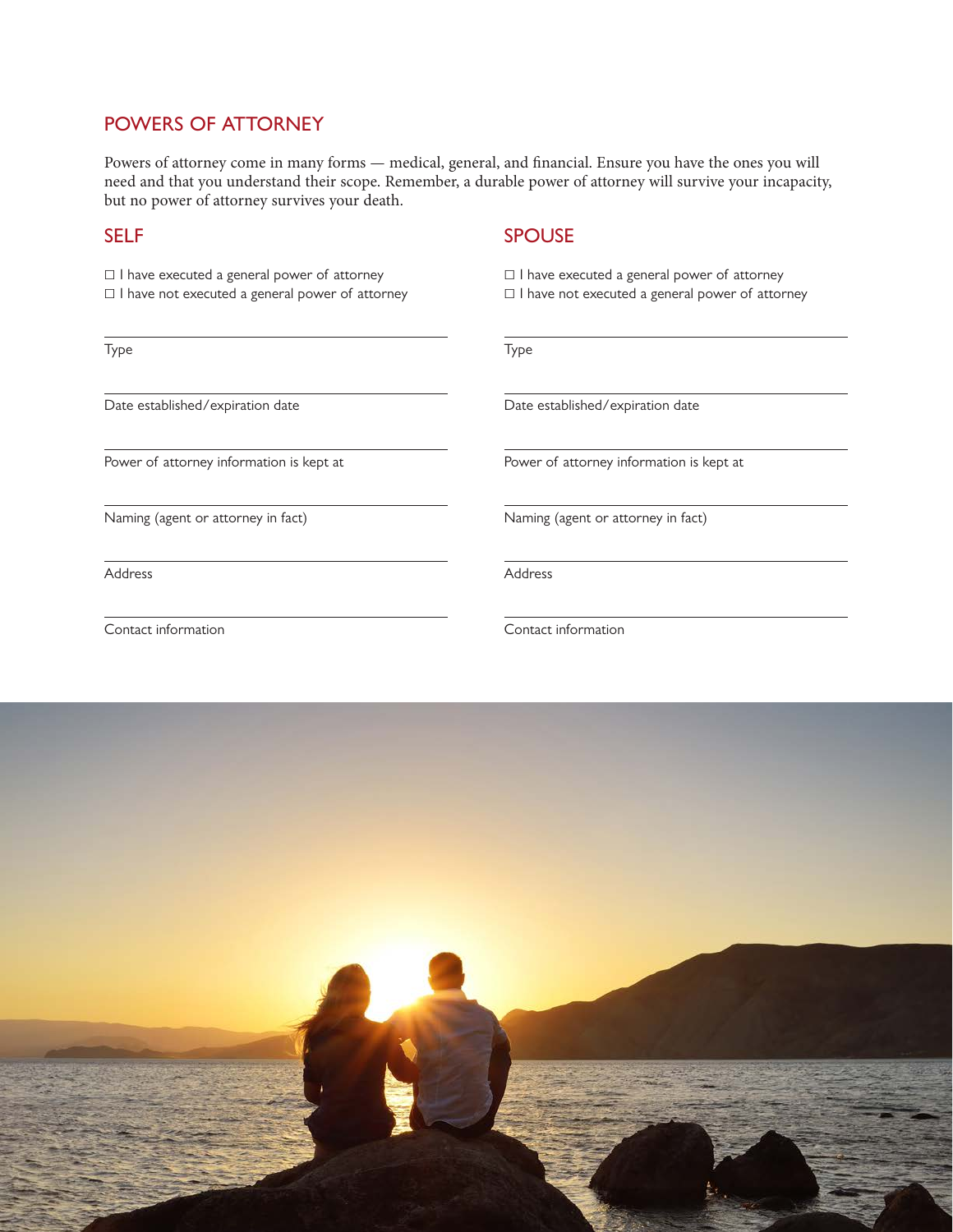$\Box$  I have executed a health care power of attorney  $\Box$  I have not executed a health care power of attorney

Type

Date established/expiration date

Power of attorney information is kept at

Naming (agent or attorney in fact)

Address

Contact information

- $\Box$  I have executed a living will/advance medical directive power of attorney
- $\square$  I have not executed a living will/advance medical directive power of attorney

Type

Date established/expiration date

Power of attorney information is kept at

Naming (agent or attorney in fact)

Address

Contact information

#### SELF SPOUSE

 $\Box$  I have executed a health care power of attorney

 $\Box$  I have not executed a health care power of attorney

Type

Date established/expiration date

Power of attorney information is kept at

Naming (agent or attorney in fact)

Address

Contact information

#### SELF SPOUSE

- $\Box$  I have executed a living will/advance medical directive power of attorney
- $\Box$  I have not executed a living will/advance medical directive power of attorney

Type

Date established/expiration date

Power of attorney information is kept at

Naming (agent or attorney in fact)

Address

Contact information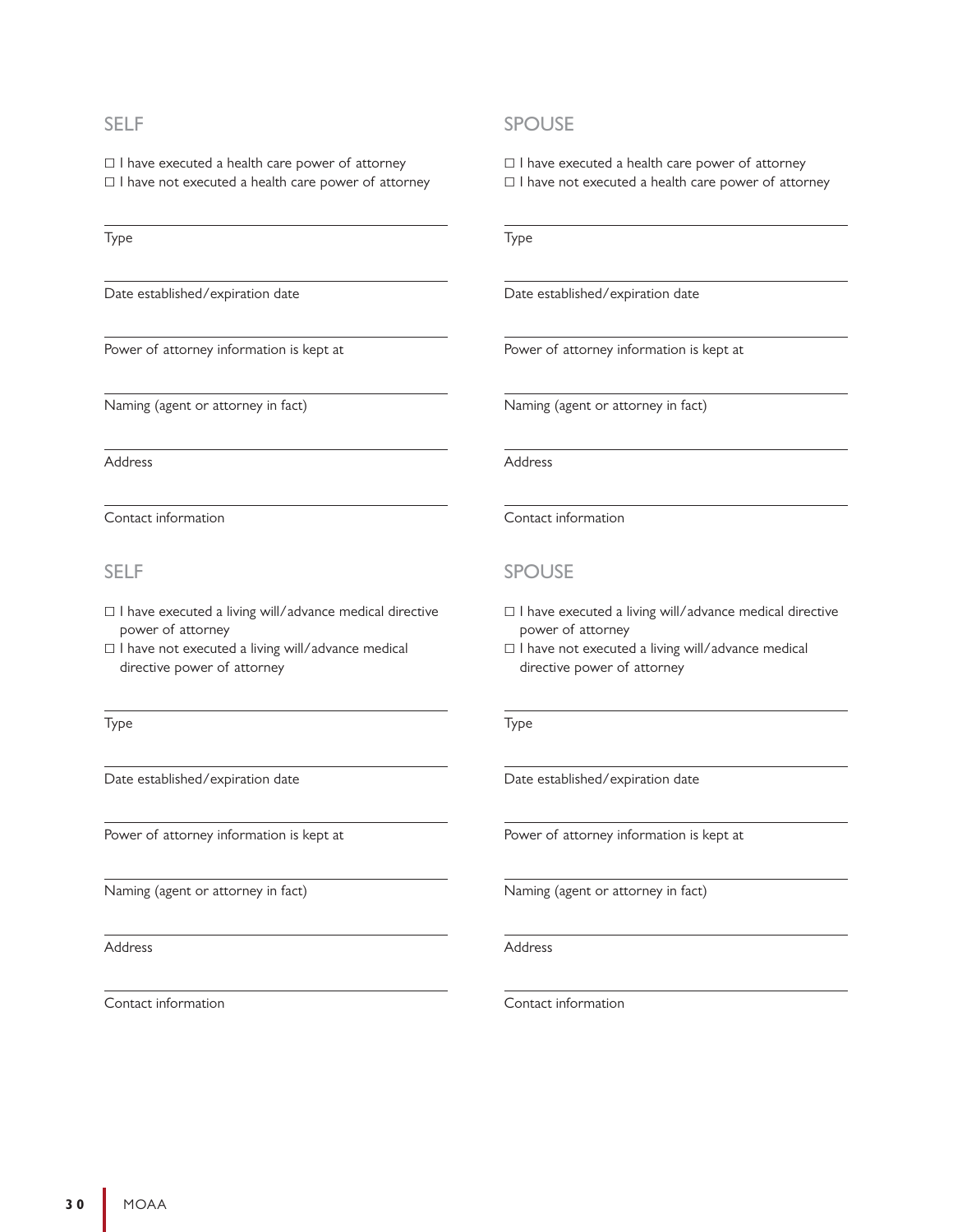By filling in the previous sections of this workbook, you've been proactive about making sure you have a family resource that might be useful in daily life as well as in emergencies. You can continue to make those proactive choices by reading through the next section, which touches on planning for your family's future after you're gone.

MOAA has a number of publications that can assist in this process. Visit www.moaa.org/publications to review the full list of titles.

Other resources include the VA (www.va.gov); the Tragedy Assistance Program for Survivors, or TAPS (www.taps.org); and the Armed Forces Services Corp. (www.afsc.com).

Your survivors will have to make many decisions at this time, and it will be easier if you've made your wishes known. Following are some choices to consider.

#### **NOTIFICATION**

Whom do you want to be informed of your death?

| Name | Contact information |
|------|---------------------|
|      |                     |
| Name | Contact information |
| Name | Contact information |
| Name | Contact information |
| Name | Contact information |

#### FUNERAL

Do you wish to be cremated? (Rules for cremation vary from state to state, and some require a letter of authority signed by the deceased. Such a letter should be filed with your personal papers.)

Where do you want to be buried (national or local cemetery, family plot, etcetera)? If burial at sea is desired, a letter so stipulating should be prepared and filed with your personal papers.

What type of funeral do you want? (A funeral director, apart from the unique and indispensable services performed, usually is well-informed regarding the administrative details of a servicemember's death. Depending on religious preference or affiliation, clergy might be either essential or merely of assistance. Families with strong religious ties should consult their clergy before making funeral arrangements.)

 $\overline{a}$ 

 $\overline{a}$ 

 $\overline{a}$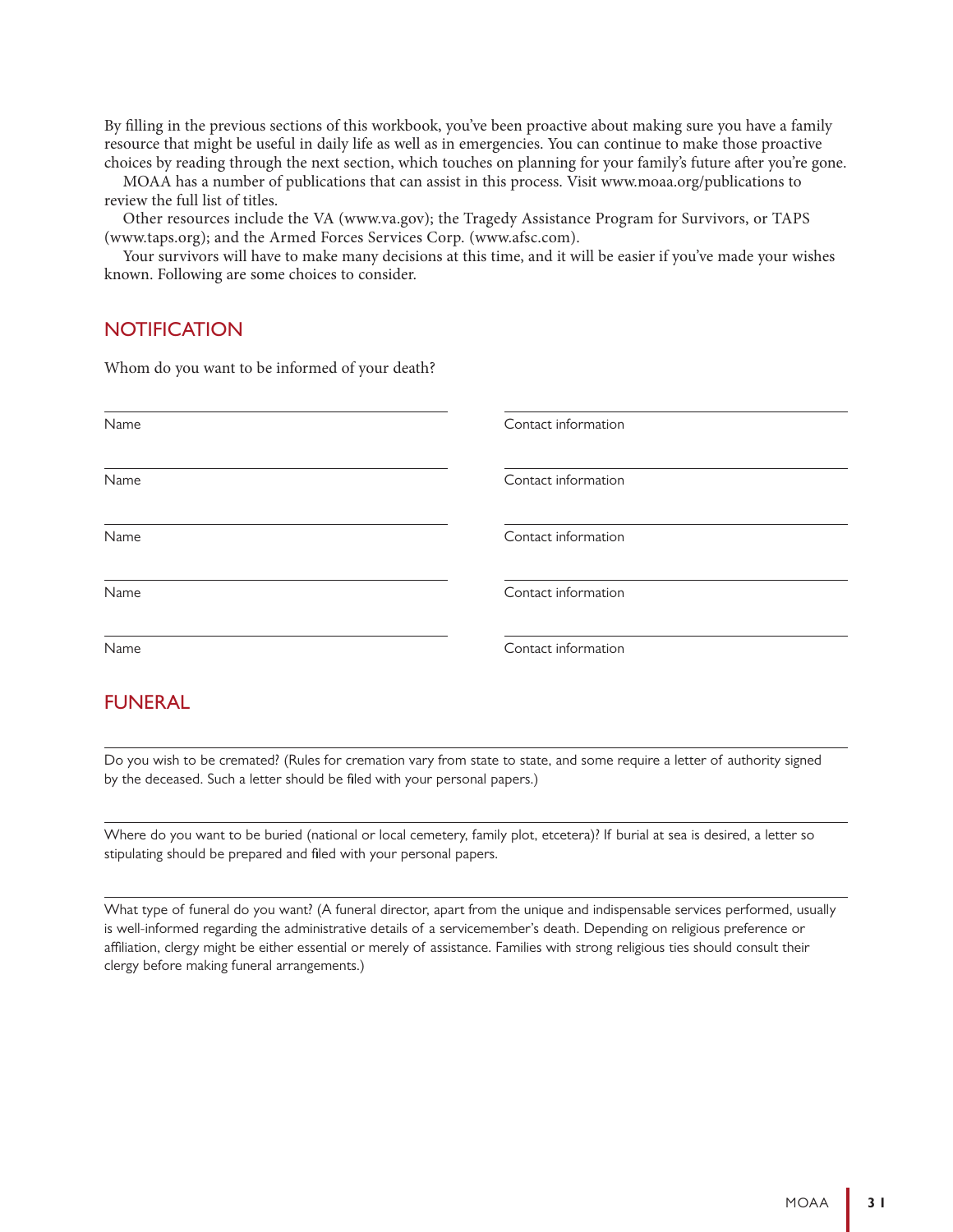# FUNERAL

We suggest you fill in the following: "This is not intended to serve as a legal document. But, within the terms of my will or the applicable laws, I suggest my executor and/or next of kin do the following:"

| Funeral home                                       | Phone number |  |
|----------------------------------------------------|--------------|--|
| Point of contact                                   | Address      |  |
| Military ceremony and honors                       |              |  |
| Uniform/dress                                      |              |  |
| Hymns, Psalms, scripture, special service requests |              |  |
| Pallbearers                                        |              |  |
| Flowers (or in lieu of flowers)                    |              |  |

# OBITUARY NOTICE

A biographical sketch will be helpful in preparing an obituary news story. A photo should be attached. Doing this now will save time and confusion when the time comes.

 $\overline{a}$ 

 $\overline{a}$ 

 $\overline{a}$ 

 $\overline{a}$ 

 $\overline{a}$ 

 $\overline{a}$ 

 $\overline{a}$ 

 $\overline{a}$ 

 $\overline{a}$ 

 $\overline{a}$ 

 $\overline{a}$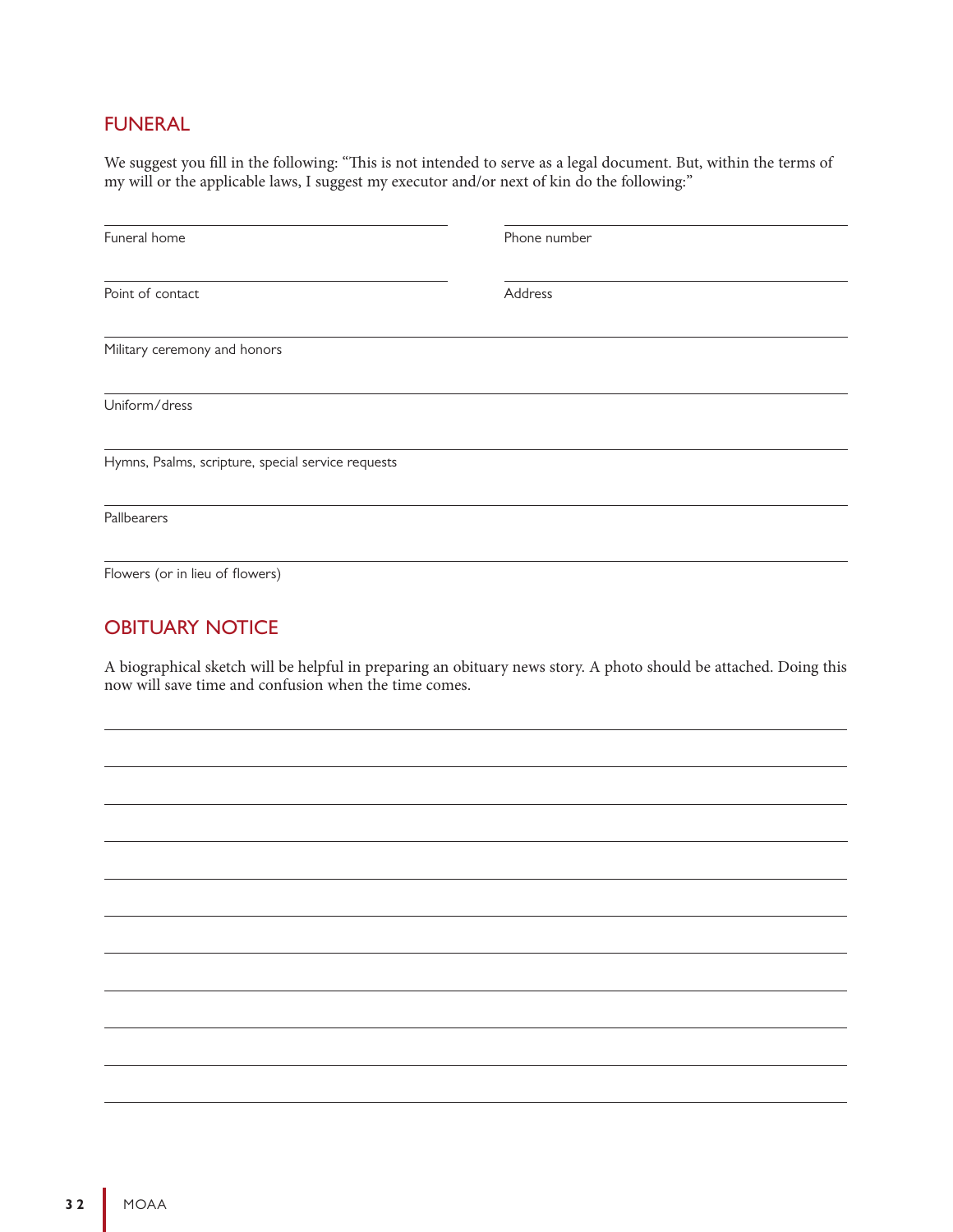#### **MAKE THE MOST OF YOUR MOAA MEMBERSHIP**

*Experience MOAA's powerful array of resources and member benefits designed to help you through every aspect of life.*

**Legislative advocacy** — Your membership helps support MOAA's critical advocacy efforts for better pay, health care, family support, and retirement benefits for military officers and their families.

**Expert advice on issues important to you** — Take advantage of Premium and Life members-only programs designed to help you advance your career, secure your financial future, and make the most of your hard-earned military benefits.

**Affordable insurance products** — Now you can get affordable member rates on life, health, and long term care insurance plans that supplement your earned benefits.

**Financial services** — Access powerful online tools as you make decisions about debt management, college savings, mortgage comparisons, retirement planning, and more.

*Military Officer* — Look at today's issues from a military officer's perspective, get updates on your earned benefits, and read about what MOAA is doing for you.

**Money-saving discounts** — Enjoy exclusive members-only discounts on Dell and Apple computers, hotel stay, car rentals, vacation packages, and more.

**Scholarships and grants** — MOAA offers scholarships and grants for military children seeking undergraduate degrees.

*For more information about MOAA member benefits and services, please visit us at www.moaa.org/products.*